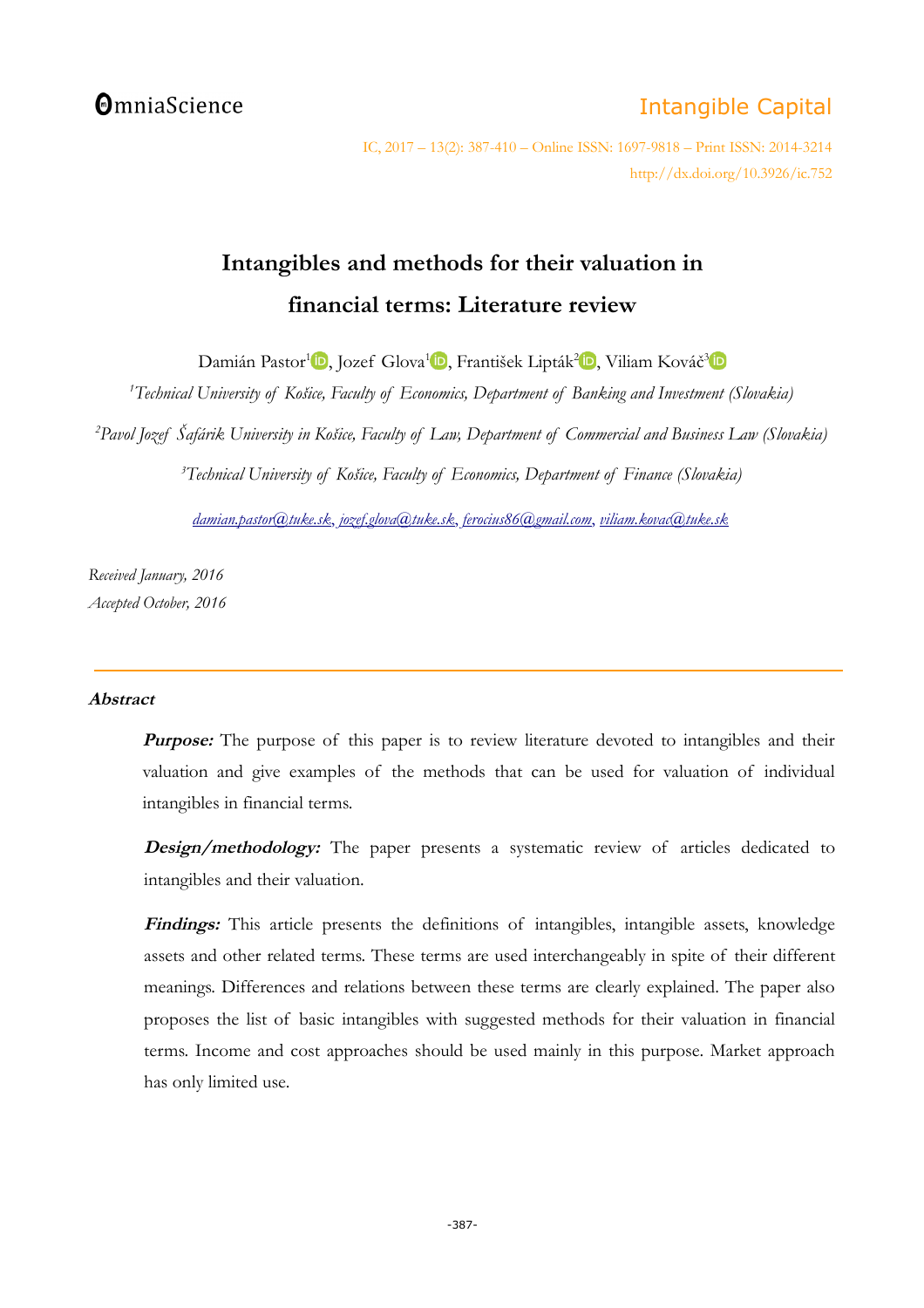**Research limitations/implications:** Not all the papers related to this topic could be covered in this paper. Presented list of important intangible components may be enhanced and examples of some other methods for their valuation may be added in the future.

**Practical implications:** The paper calls for development of framework comprising list of the most important intangibles, proposals of methods used for their valuation and examples of their use. This framework can be helpful for organisation, which are confronted with a difficult task of intangibles valuation.

**Originality/value:** Basic definitions and differences between intangibles, intangible assets, identifiable intangible assets, knowledge assets and intellectual capital have not been mentioned in one paper yet. List of intangibles and methods for their valuation gives a direction for future work that can be fruitful for valuation of intangibles.

**Keywords:** Intangibles, Intangible assets, Intellectual capital, Knowledge, Valuations

**Jel Codes:** E22, O34

#### **1. Introduction**

By the end of the last century the economic literature has witnessed an increased interest in intangible assets, intellectual capital, knowledge assets, and other related terms. To date many articles, books and studies have been written on those terms. Some of them are mentioned throughout this article. These works, however, have not produced any consensus in many issues yet (Serenko & Bontis, 2013). A similar situation is observable in the valuation of intangibles, which also received a considerable attention. None of the published methods has become a commonly used method worldwide (Al-Musali & Ismail, 2014). This paper is interested in the methods for valuation of individual intangible resources in financial terms. These methods are called financial valuation methods (Andriessen, 2004) or direct intellectual capital methods (Sveiby, 2010). Different categories of measurement approaches have different advantages, disadvantages, and are best suited for diverse measuring motives. According to Sveiby (2010), financial valuation methods are useful in merger & acquisition situations, for estimates of the financial value of intangible assets and comparisons between companies within the same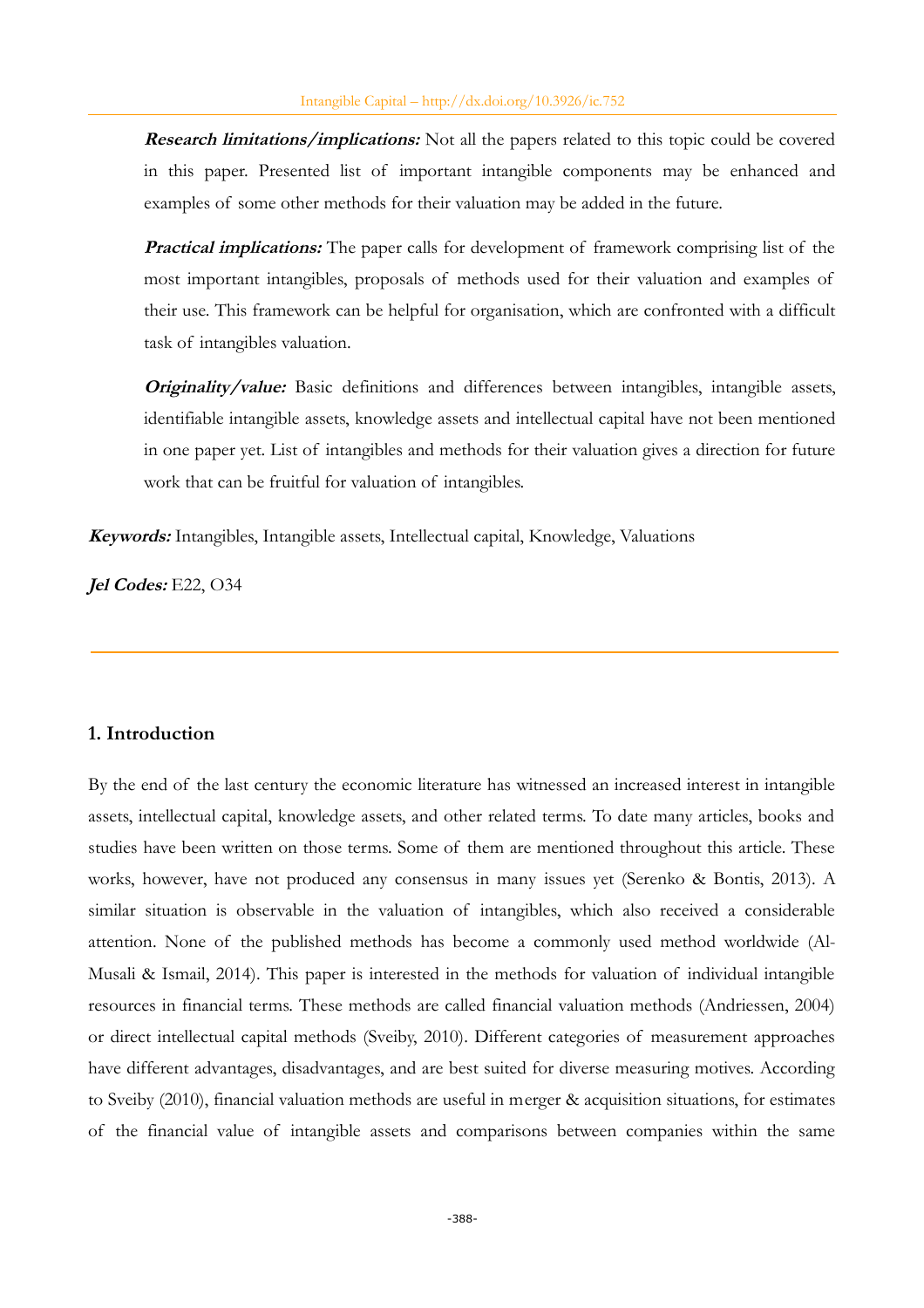industry. Outputs of these methods can be used in accounting. Their disadvantage is that by translating everything into financial terms they can be superficial.

This paper aims to provide an overview of different views on intangibles and their valuation. The next section is devoted to intangible assets and related concepts that have been mentioned above. The definitions of these terms are presented and the differences between them are pointed out. This effort is in contrast to frequently used approach that considers all these terms as synonyms and mentions them interchangeably. However, in our opinion, this usual approach just contributes to chaos in this topic. In the third section the basic approaches used for valuation of intangibles in monetary terms are described shortly. After that the intangible assets, which we consider to be the most important for common company, are listed. Proposals of financial valuation methods are offered for each asset or group of assets.

# **2. Basic Terms**

Intellectual capital, intangible assets, intangibles and knowledge assets can be labeled as related concepts. Many authors (Joia, 2000; Lev, 2000; Mayo, 2000; Bontis, 2001; Malhotra, 2000; Sánchez et al., 2001; Marr, Schiuma & Neely, 2002; Lim & Dallimore, 2004; O'Sullivan, 2009) use some of them interchangeably and do not distinguish between them. According to the Organisation for Economic Co-operation and Development (1999, pp. 17), the difference between intangible assets and intellectual capital exists: intangible assets are non-monetary assets without physical substance held for use in the production or supply of goods or services, for rental to others, or for administrative purposes and intellectual capital is the estimated, imputed economic value of intangible assets of a company. Petty and Guthrie (2000) claim that intellectual capital is often considered synonymous with intangible assets and the distinction between them has been vague. Lev (2000) uses the similar approach and points out that in various areas the preferred term differs – in accounting the intangible assets are popular, in the literature on human resources it is an intellectual capital, and the knowledge assets are mainly used by economists. Sánchez et al. (2001) in the final report of the project Meritum – Measuring intangibles to understand and improve innovation management – use the terms intellectual capital, intangibles and intangible assets interchangeably and consider them similar concepts with similar uses.

Next in this section, the view that all these terms can be used interchangeably is not supported. Some definitions of these terms together with the differences and relations between them are mentioned. At the end of the section, the relations between the components of intangibles are drawn in a figure.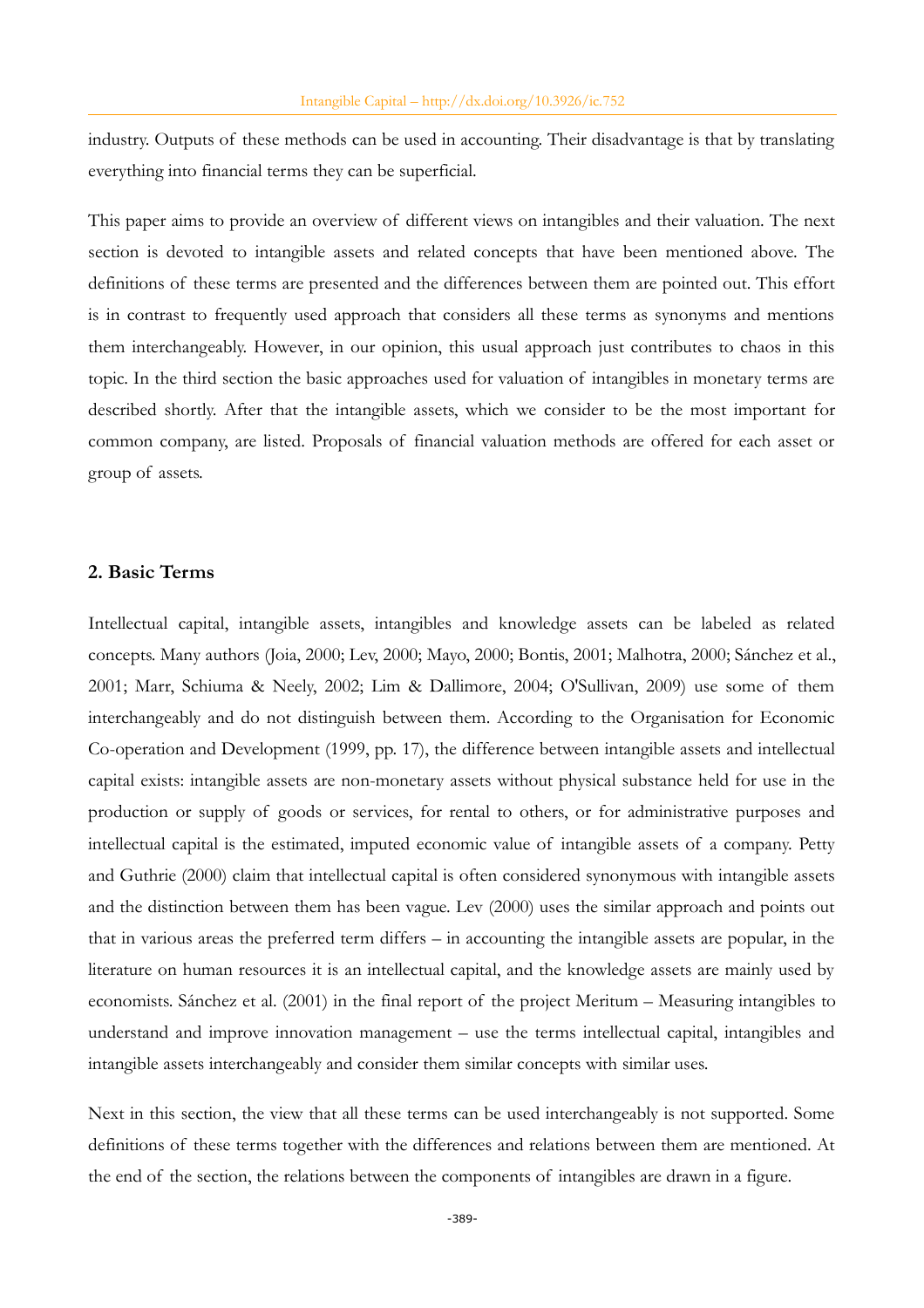#### **2.1. Intangibles**

Probably the most common interchanged terms are intangibles and intangible assets. Cañibano, Covarsí and Sánchez (1999) claim that intangibles may be either assets or liabilities – intangible sources of expected economic benefits or losses. If authors do not deal with intangible liabilities, intangibles then agree with intangible assets. Sveiby (1998) cares just about intangible assets. According to him, the corresponding liability on the other side of the balance sheet is invisible equity, for instance the difference between market and book value of the company. If the positive difference between the market and the book value of the company is regarded as a consequence of the existence of the unrecorded intangible assets, then, as reported by Harvey and Lusch (1999), if there is a negative difference, the unrecorded intangible liabilities exist. Examples of intangible liabilities are weak strategic planning, unsafe working conditions, poor reputation of the firm and so on. Caddy (2000) distinguishes between intangible assets and liabilities too. Correspondingly to Harvey and Lusch (1999), Caddy (2000) argues that if there are intangible assets, from an accounting perspective they have to be balanced by intangible liabilities. Some other contributors to the concept of intangible liabilities can be found in the paper by Parra, Simo and Sallan (2006).

According to Caddy (2000), an intellectual capital is the difference between intangible assets and liabilities. However, the difference between intangible and intellectual exists and we get to it later in this paper. Therefore it is more precise to title the difference between intangible assets and liabilities as intangible capital. When drawing up the balance sheet, it is not sufficient to put intangible assets on the asset side and an adequate "'invisible equity" on the other side. A correct way is to put intangibles assets on the left side and intangible liabilities on the right side and only their difference is reflected in the company's value and may be called "invisible equity" or "invisible liability" depending whether the difference is positive or negative.

#### **2.2. Knowledge assets and intangible assets**

Other terms which are often considered as synonyms are intellectual, knowledge and intangible assets. In the literature various definitions of these terms can be found – Kaufmann and Schneider (2004) and Choong (2008) mention some of them. International Accounting Standard 38 (International Accounting Standards Board, 1998) mentions as typical examples of intangible assets computer software, patents, copyrights, motion picture films, customer lists, mortgage servicing rights, fishing licenses, import quotas, franchises, customer or supplier relationships, customer loyalty, market share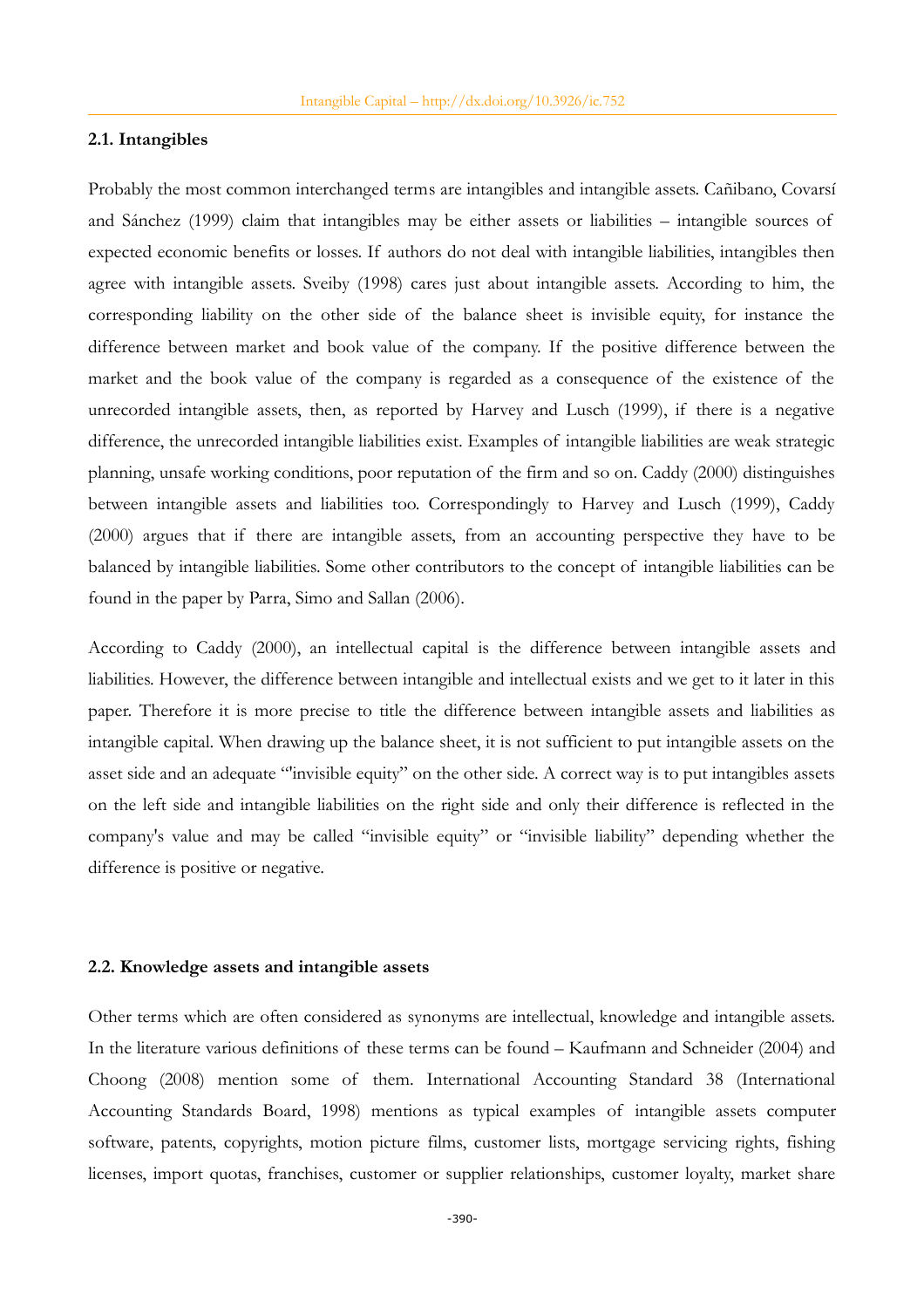and marketing rights. But not all of these items meet the following International Accounting Standard 38 (International Accounting Standards Board, 1998) definition of intangible asset: "an intangible asset is an identifiable non-monetary asset without physical substance. An asset is a resource that is controlled by the entity as a result of past events and from which future economic benefits are expected to flow to the entity". Thus, International Accounting Standard 38 (International Accounting Standards Board, 1998) is interested only in identifiable intangible assets. Intangible assets in broader sense include also goodwill, which is non-identifiable intangible asset.

The three critical attributes of intangible assets covered by International Accounting Standard 38 (International Accounting Standards Board, 1998) are:

- identifiability;
- control;
- expected future economic benefits.

International Accounting Standards (International Accounting Standards Board,1998) are further devoted to these attributes that make a difference between identifiable intangible assets and unidentifiable goodwill. Goodwill is the subject of other standard International Financial Reporting Standard 3 created by the Business Combinations project. Identifiable intangible assets should be separable and arise from contractual or other legal rights. These requirements do not meet a lot of intangible resources which can bring to company future economic benefits and may have significant value.

Definitions of accounting standards focus on those intangible resources that can be identified, separated, and valued in the simplest way. This approach can be considered logical from an accounting perspective, but on the other hand, numbers of important intangible resources are simply regarded part of goodwill or they are accountably unrecognised. According to Córcoles (2010), the intangible assets can be grouped into visible and hidden, depending on whether they are accountably recognised. Within hidden intangible assets we can find internally generated unidentifiable intangible assets.

The fact that many intangible resources do not meet the conditions for intangible assets mentioned in accounting standards is noted also by Caddy (2000). He distinguishes between intangible assets and intellectual assets. Intellectual assets are hardly identifiable separately, determining their value is more difficult than for intangible assets and their value is also more volatile. Malhotra (2000) states that the worth of knowledge assets is hidden by current accounting and reporting practices.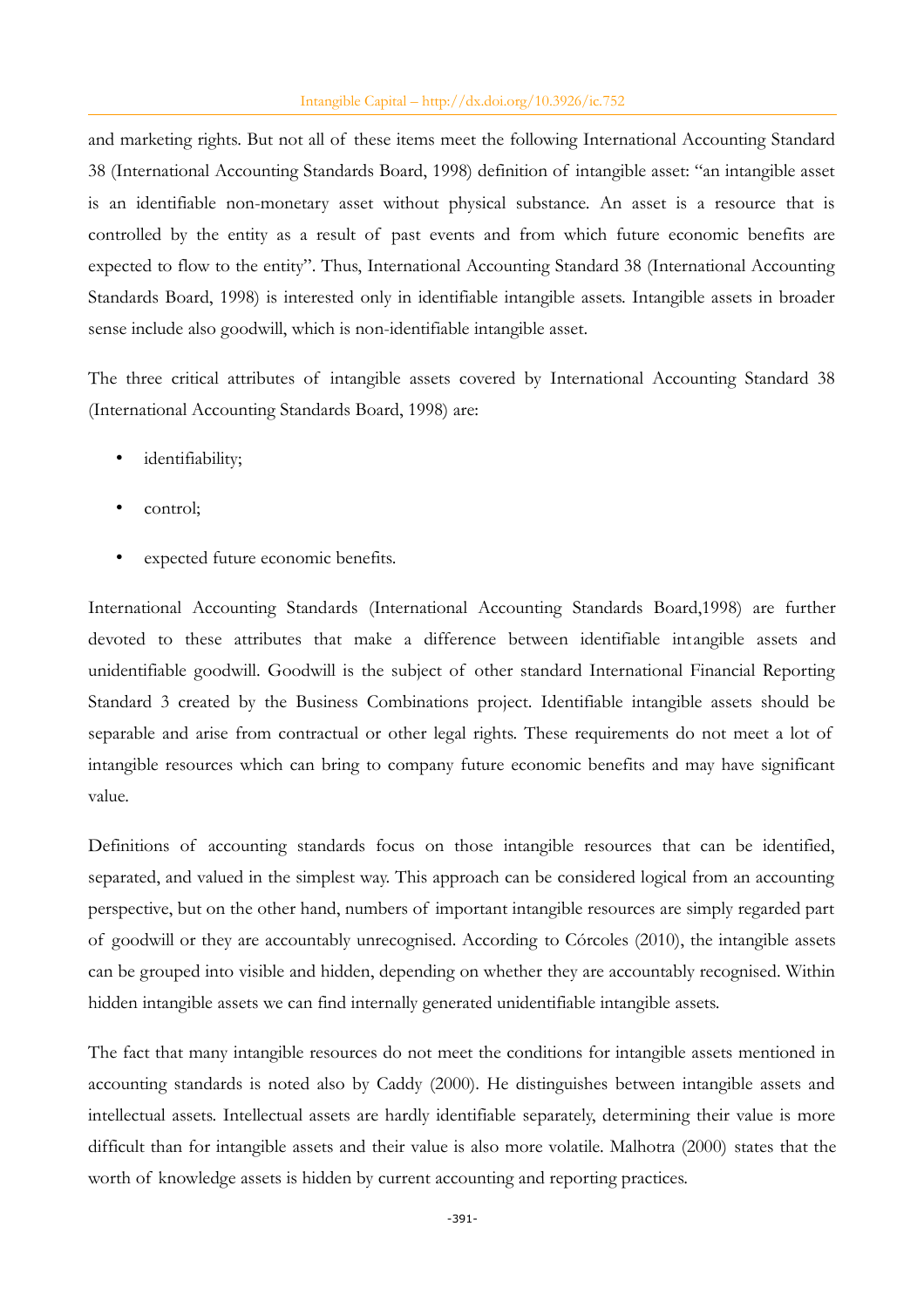Up to now there is no established and universally accepted definition of knowledge assets. Boisot (1998, pp. 3) defines knowledge assets as "stocks of knowledge from which services are expected to flow for a period of time that may be hard to specify in advance". This definition clearly says that knowledge assets are just knowledge, not everything intangible. It means that knowledge assets are subset of intangible assets in the broad sense – intangible assets including identifiable and unidentifiable assets.

#### **2.3. Intellectual capital**

Many authors are interested in wider portfolio of intangible assets than those belonged to identifiable intangible assets in accordance with International Accounting Standard 38. These assets are then divided into different categories. Popular categorisations were proposed by Guilding and Pike (1990), Hendriksen and Van Breda (1992), Hammerer (1996), Mortensen, Eustace and Lannoo (1997), Werner, Hammerer and Schwarz (1998), and Young (1998). However, the most popular one is related to another term – intellectual capital.

Intellectual capital is usually divided into three components: human, structural, and relational or customer capital. Widespread is also the classification by Edvinsson and Malone (1997), where intellectual capital is divided in human and structural, and structural capital then consists of organisational and customer capital. Definitions of the components of intellectual capital are different. Some of them define parts of intellectual capital as set of knowledge (Petrash, 1996; Sánchez et al., 2001). But knowledge is not the single component of intellectual capital, although it is probably the most important one.

Becker (2011) states the human capital usually refers to employee capability, knowledge, innovation, adaptability, experience, and education. Relational capital includes relationships with customers and suppliers, company reputation, brand, distribution channels, and so on. Structural capital, according to Edvinsson and Malone (1997, pp. 11), is "everything left at the office when the employees go home", for instance databases, organisational structure, business processes and so on.

Not everything considered part of intellectual capital is knowledge. Therefore, there is a difference between knowledge and intellectual capital. Some authors do not share our views (Lev, 2000; Malhotra, 2000). Inconsistencies in this area often arise because of different opinions on what knowledge actually is.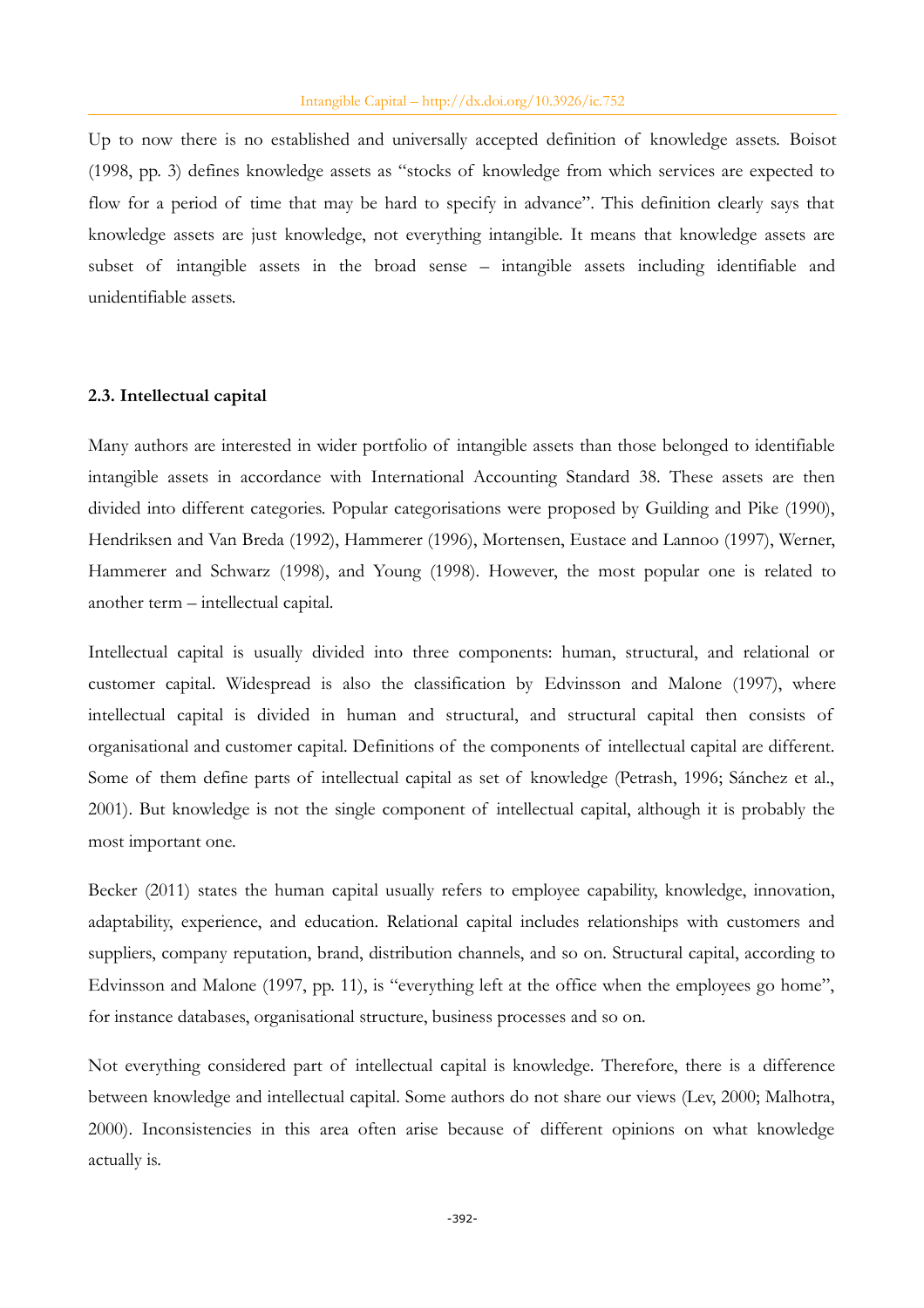One of the best definitions of knowledge is concise definition of Turban and Frenzel (1992) which says "knowledge is information that has been organised and analysed to make it understandable and applicable to problem solving or decision-making". As reported by Davenport and Prusak (1998), contrary to data and information, knowledge is closer to action. It is actionable information.

Knowledge is usually categorised as either tacit or explicit, although McInerney and Koenig (2011) present different, but very useful classification:

- explicit knowledge knowledge in tangible form;
- implicit knowledge knowledge in intangible form that could be transformed into tangible form if it is needed;
- tacit knowledge knowledge in intangible form that one would have extreme difficulty operationally setting out in tangible form.

Based on the above definitions it can be concluded that implicit and tacit knowledge are important components of human capital and explicit knowledge is an important part of structural capital. Bontis (1999, pp. 444), using the term knowledge in a very broad sense, defines relational capital as "the knowledge embedded in the relationships established with the outside environment". However, in accordance with quite narrow definition of knowledge mentioned above, relational capital in general does not consist of knowledge.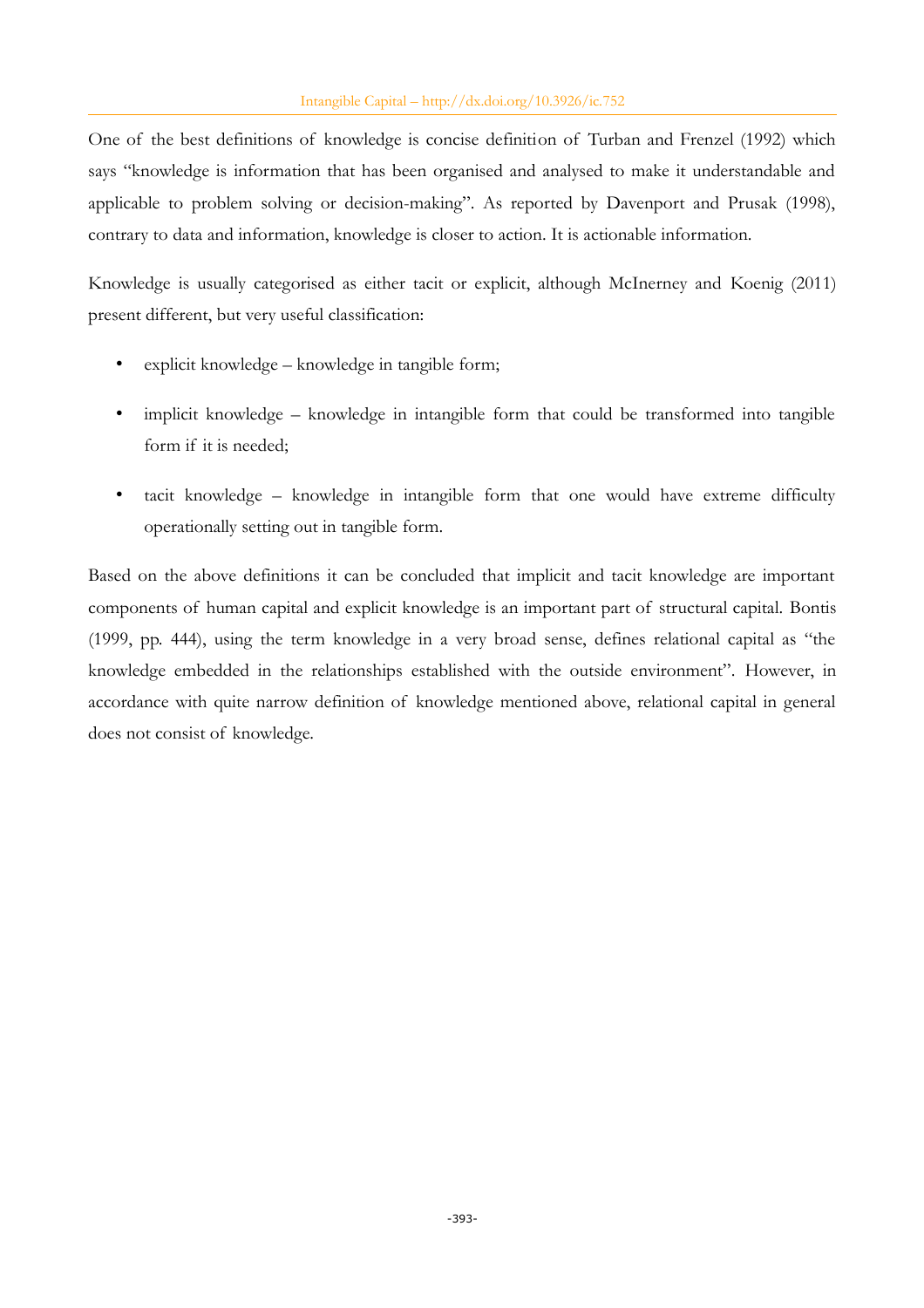#### **2.4. Relations between components of intangibles**

Based on the above described differences and relations between the basic terms in the field of intangibles, the Figure 1 was created.



Figure 1. Relations between components of intangibles

Intangibles are composed of intangible assets and liabilities. Intangible assets and intellectual capital usually describe the same group of assets. In accordance with International Accounting Standard 38 (International Accounting Standards Board, 1998) intangible assets are divided into identifiable intangible assets and goodwill. Intellectual capital is typically divided into human, structural, and relational capital. Knowledge assets are subset of intangible assets and intellectual capital. Tacit and implicit knowledge assets are parts of human capital; explicit knowledge assets are components of structural capital.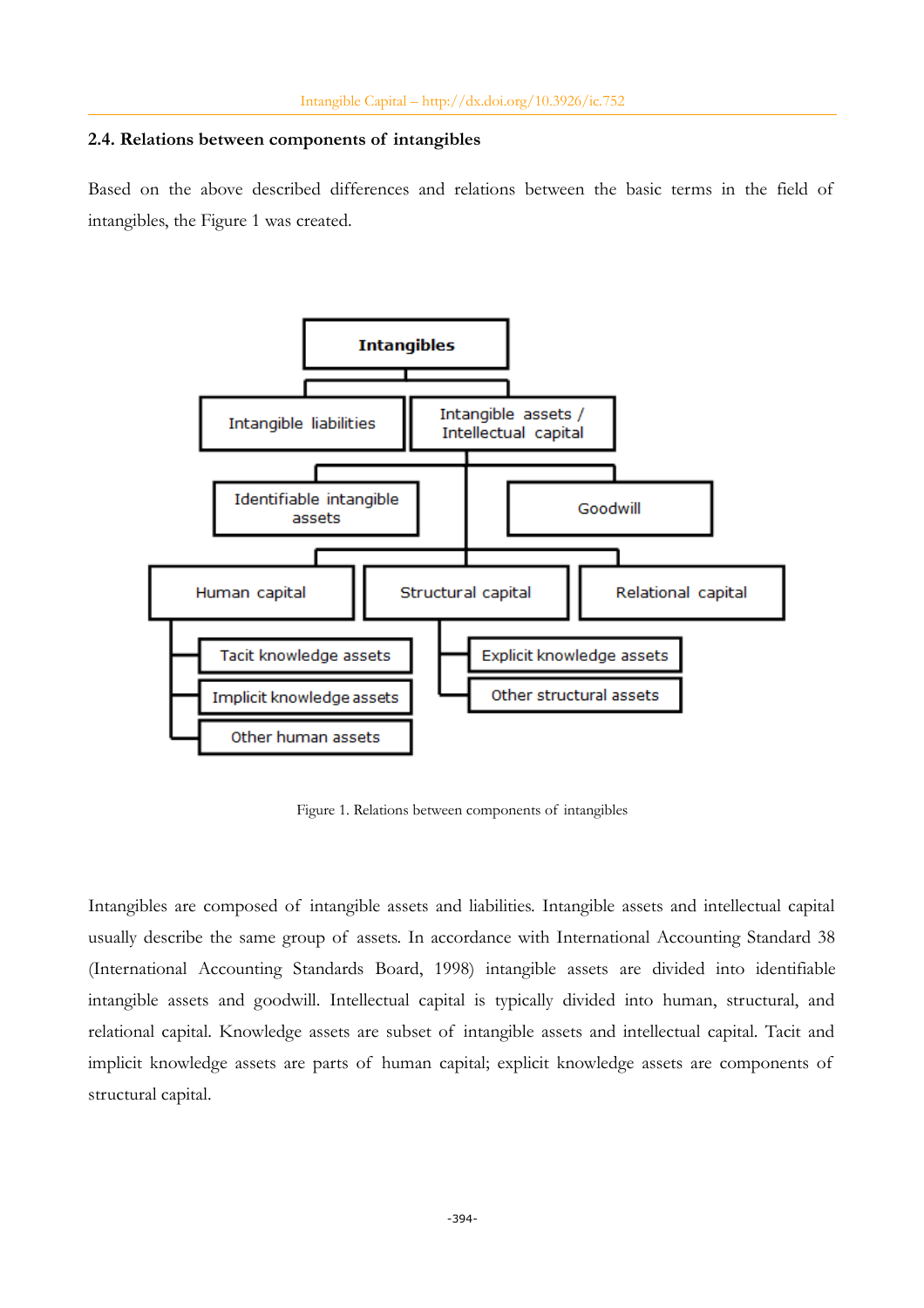#### **3. Valuation of intangibles**

The valuation of intangibles is very complicated. This is despite the fact that there are many methods that have been proposed for that purpose. This paper is interested only in the methods dedicated to valuation of individual intangible resources – or small groups of intangibles – in financial terms.

Thornton (2013) lists three broad approaches for estimating fair values and the most used methods for financial valuation of intangible assets:

- market approach the sales transactions comparison method, the market multiples method;
- income approach the relief-from-royalty method, the comparative income differential method, the multi-period excess earnings method, the direct cash flow method;
- cost approach the reproduction cost method, the replacement cost method.

Market methods are based on recent similar transactions and market prices of similar intangibles assets. These data are rarely available, so market approach has only limited use in practice.

The reproduction cost method estimates the costs incurred to reproduce the intangible asset in its acquisition date condition and the replacement cost method represents the costs to acquire a substitute asset of comparable utility today. Thornton (2013) states the cost approach is less widely accepted than market and income approach, especially because it ignores future economic benefits.

The relief-from-royalty method values the intangible asset by discounting royalty payments which the acquirer would have had to pay in an arm's length licensing arrangement to secure access to the same rights. The comparative income differential method (CIDM) estimates the value of the intangible assets as the difference between the value of the business with and without this asset. If reliable direct measurement of future economic benefits is not possible for some intangible assets, then the multiperiod excess earnings method (MEEM) can be used. This method starts with total expected income for a business or group of assets. After the charges for all the other assets are deducted, we get a residual income connected with intangible asset under valuation (Thornton, 2013). The direct cash flow method discounts expected cash flows coming from the intangible asset.

Lagrost, Martin, Dubois and Quazzotti (2010) propose more complex classification and listed some other methods used for valuation of intellectual property.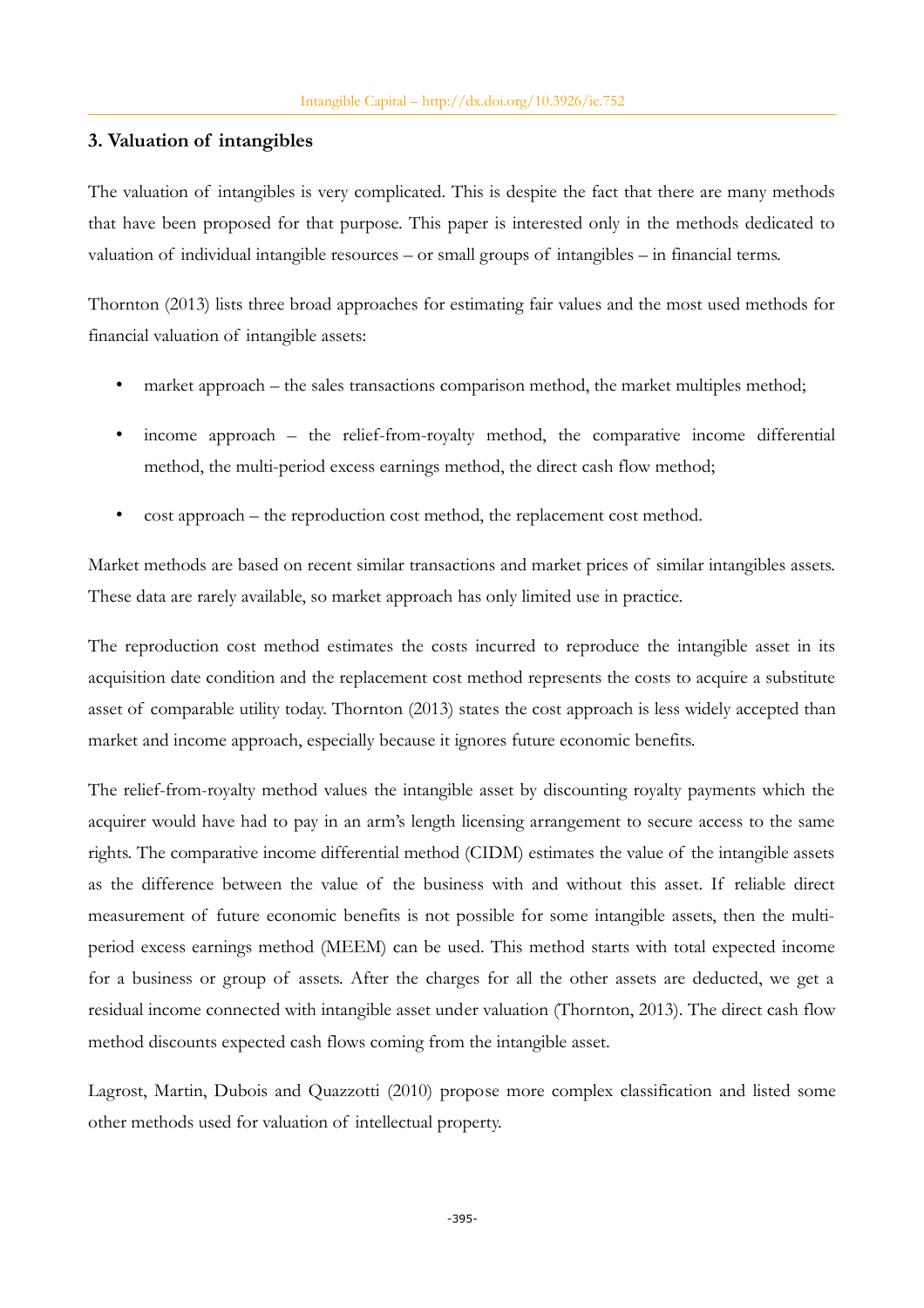



Figure 2. Major approaches for valuation of intangibles (Lagrost et al., 2010)

From quantitative approaches the group of option approaches has not been mentioned yet. It includes for example the real options method based on the Black-Scholes formula, the Monte Carlo method, and the binomial expansion based on decisional tree (Lagrost et al., 2010). There are also semiqualitative approaches for measuring intangibles assets. Verbano and Crema (2013) mention some articles adopting semi-qualitative method and propose an integrated framework for intangible capital measurement following a semi-qualitative approach.

Forty-two other methods for intangibles measurement are listed by Sveiby (2010), whilst thirteen of them are categorised as direct intellectual capital methods, which should estimate the monetary value of intangible assets by identifying its various components. Some of these methods are interested only in human capital – they are HRCA – Human Resource Costing and Accounting (Flamholtz, 1985; Johanson, 1996), HRS – Human Resource Statement (Ahonen, 1998), and Dynamic Monetary Model (Milost, 2007). Citation-Weighted Patents developed by Dow Chemical and described by Bontis (2001) are focused only on patents and intellectual property. Method of Sullivan (2000), IVM – Inclusive Valuation Methodology (M'Pherson & Pike, 2001), and EVVICAE – Estimated Value Via Intellectual Capital Analysis (McCutcheon, 2008) do not evaluate individual intangible assets. The Value Explorer (Andriessen & Tissen, 2000) and Total Value Creation are interested in core competencies and valuecreating activities respectively. Both methods propose use of discounting cash flow method (Stone & Warsono, 2004). Discounted cash flow method is suggested also by Nash (1998) in his Accounting for the Future. Brooking (1996) recommends traditional approaches – cost, market, and income – for financial valuation of intangible assets. FiMIAM – Financial Method of Intangible Assets Measurement (Rodov & Leliaert, 2002) calculates realised intellectual capital and based on top managers' suggestions divides this value between the most important components of intellectual capital. A big disadvantage of this relatively simple method is a high degree of subjectivity. All these thirteen methods can be useful, but they do not bring an important contribution to financial valuation of individual intangible assets. They have not replaced traditional methods which are still preferred in this field.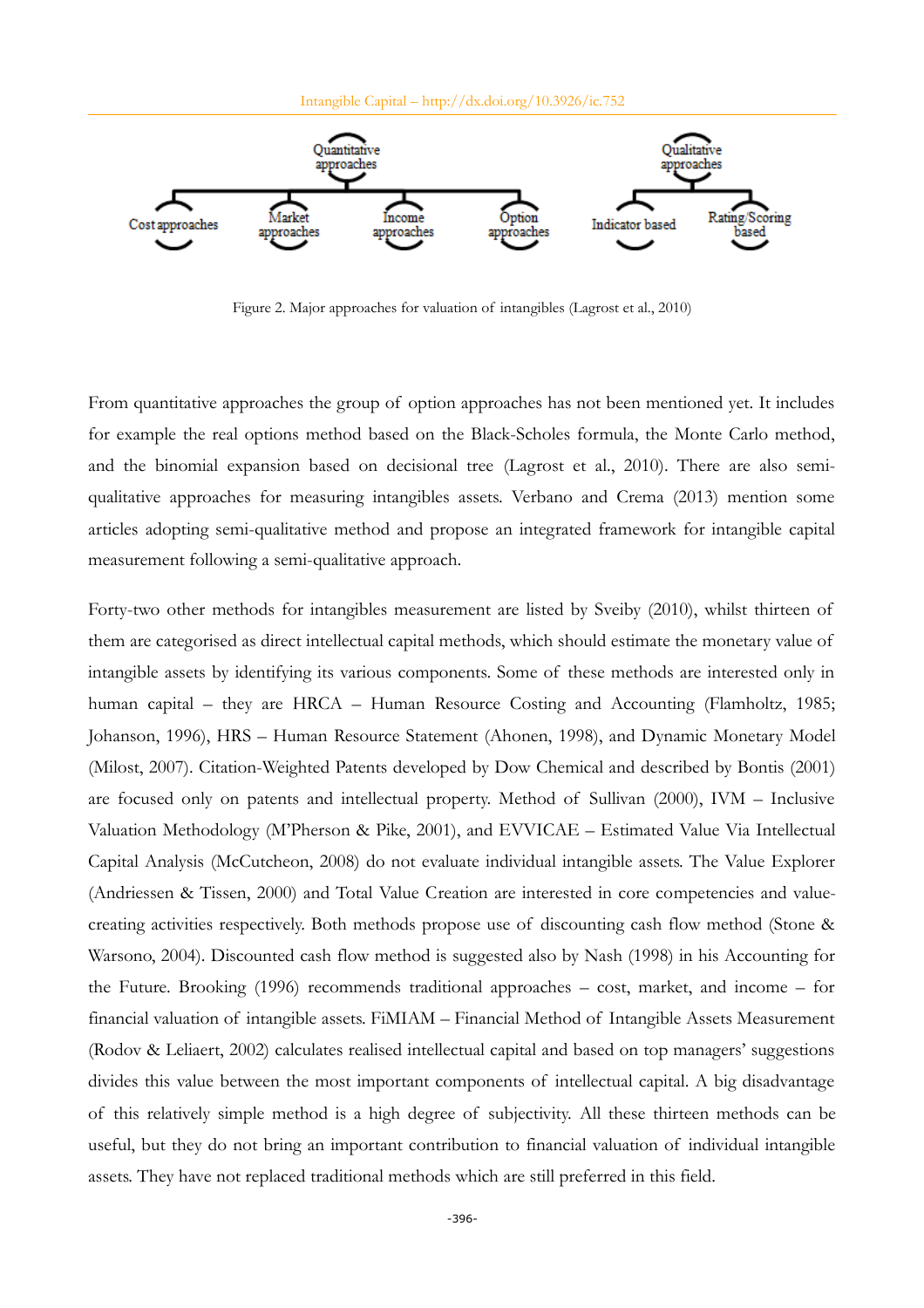# **3.1. Valuation of identifiable intangible assets**

According to International Accounting Standard 38 (International Accounting Standards Board, 1998), an intangible asset shall be measured initially at cost. Cost of a separately acquired intangible asset comprises its purchase price and any directly attributable cost of preparing the asset for its intended use.

International Accounting Standards Board (1998) states that for intangible assets acquired in business acquisitions the cost is its fair value at the acquisition date. The most reliable estimate is quoted market price in an active market. But such a price is rarely available for intangible assets. Then the fair value can be estimated based on the price of recent similar transaction. If there is no active market for an intangible asset, fair value is the amount that the entity would have paid for the asset, at the acquisition date, in an arm's length transaction between knowledgeable and willing parties, on the basis of the best information available. In determining this amount, the outcome of recent similar transactions can be used and multiples may be applied.

Finally, according to International Accounting Standards Board (1998) the entity may estimate the fair value using techniques such as discounting estimated future net cash flows from the asset or estimating the costs that an entity avoids by owning the intangible asset and not needing:

- to license it from another party in an arm's length transaction;
- to recreate or replace it.

After the initial measurement, intangible assets are later valued by following models:

- cost model initial cost less accumulated amortisation and impairment losses;
- revaluation model revalued amount based on fair value less any subsequent amortisation and impairment losses – applied if fair value can be determined from an active (International Accounting Standards Board, 1998).

As mentioned earlier, goodwill is not considered as an identifiable intangible asset. It is measured as the difference between the market value of an entity and the carrying amount of its identifiable net assets at any time. Expenditure to acquire or generate non-identifiable intangible assets internally is recognised as an expense when it is incurred (International Accounting Standards Board, 1998).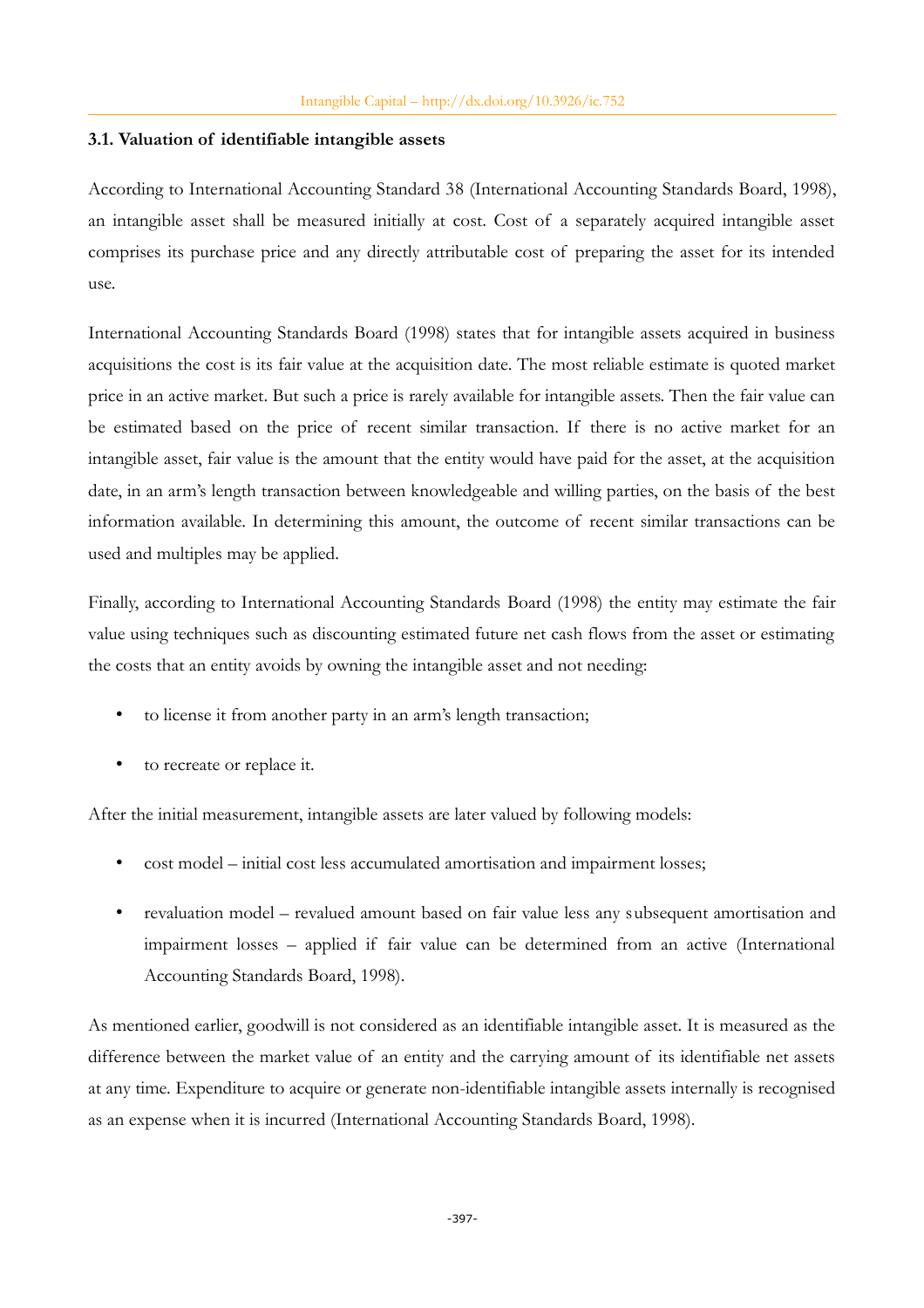#### **3.2. Valuation of knowledge assets**

For valuation of knowledge assets it is important to identify organisation knowledge and knowledge of employees first.

#### **3.2.1. Tacit and implicit knowledge**

To evaluate the group of knowledge of the employee, it is necessary to separate knowledge from other parts of human capital. If we want to evaluate his/her particular knowledge, then we have to isolate this knowledge from his/her knowledge base. It means that value of tacit and implicit knowledge cannot be easily derived from wages, and it seems to be even more problematic to determine what increases in financial flows they will cause.

Possible options for their valuation are:

- cost approach estimate how much it would cost to gain this knowledge;
- market approach and income approach estimate a change in the employee's wage offered in the market due to the specific knowledge and calculate its current value – for instance what is the difference between the average salary offered for an economist with knowledge of English and German and for the economist only with knowledge of English; Saiz and Zoido (2005) estimate wage premium for college graduates who can speak a second language; based on this paper The Economist (2014) come with calculation of its value at retirement – it is a good example of this approach.

#### **3.2.2. Explicit knowledge**

Explicit knowledge includes all recorded and stored knowledge of an organisation.

Basic types of explicit knowledge are the following:

- intellectual property;
- other knowledge such as documented knowledge, product specifications, manuals, technical documentation, written processes and procedures, instructions, recipes, formulas, models,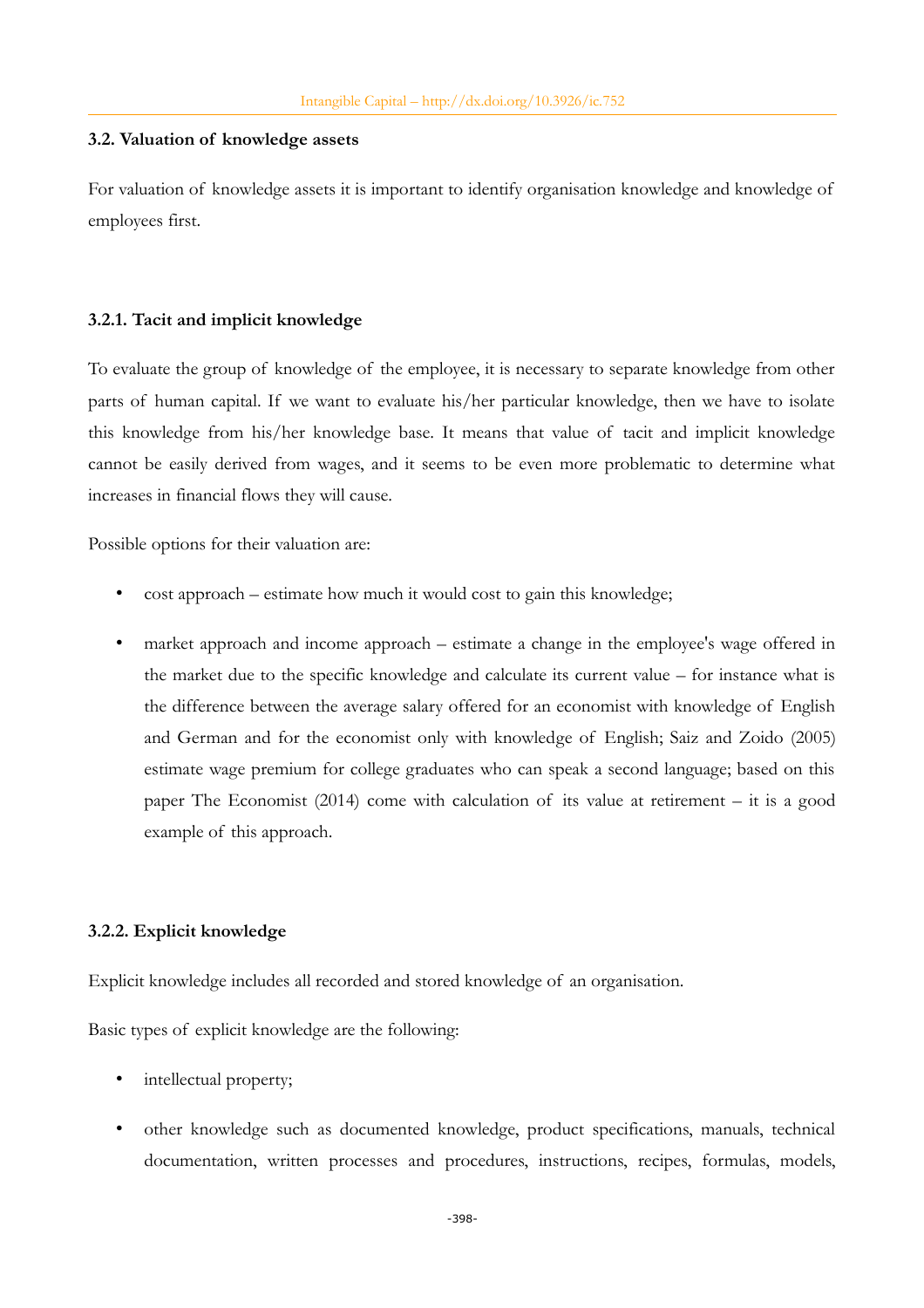schematics, diagrams, designs, concepts, prototypes, algorithms, scripts, in-house developed software.

For intellectual property measurement the methods mentioned by Lagrost et al. (2010) can be used. Market and income approaches should be preferred.

Use of market approach for other knowledge assets is usually limited. If it is possible to reliably estimate cash flows caused by these intangible assets, then the income approach is a better choice than the cost approach.

Another way for measuring the knowledge assets, especially organisational processes, is knowledge value added analysis. It was proposed by Kanevsky and Housel (1998). It identifies the core processes of organisation and determines the knowledge required to execute each process.

Common measures used to estimate this amount of knowledge are:

- the time required to learn the process;
- the number of process instructions;
- the length of the sequence of binary questions bits required to complete the process (Marr, 2005).

Knowledge value added analysis assigns the revenues and costs to organisational processes and compare them in terms of relative productivity. According to Rodgers (2003) knowledge value added analysis methodology provides an objective measure of knowledge asset performance, but it falls short in capturing value for mergers, acquisitions, purchase or sale of separable assets, lawsuits involving intellectual property infringement, tax liability, and corporate alliances. This statement indicates that usage of knowledge value added analysis for valuation of all knowledge assets is unrealistic. On the other hand, this methodology seems to be an interesting way to measure and compare effectiveness of organisational processes.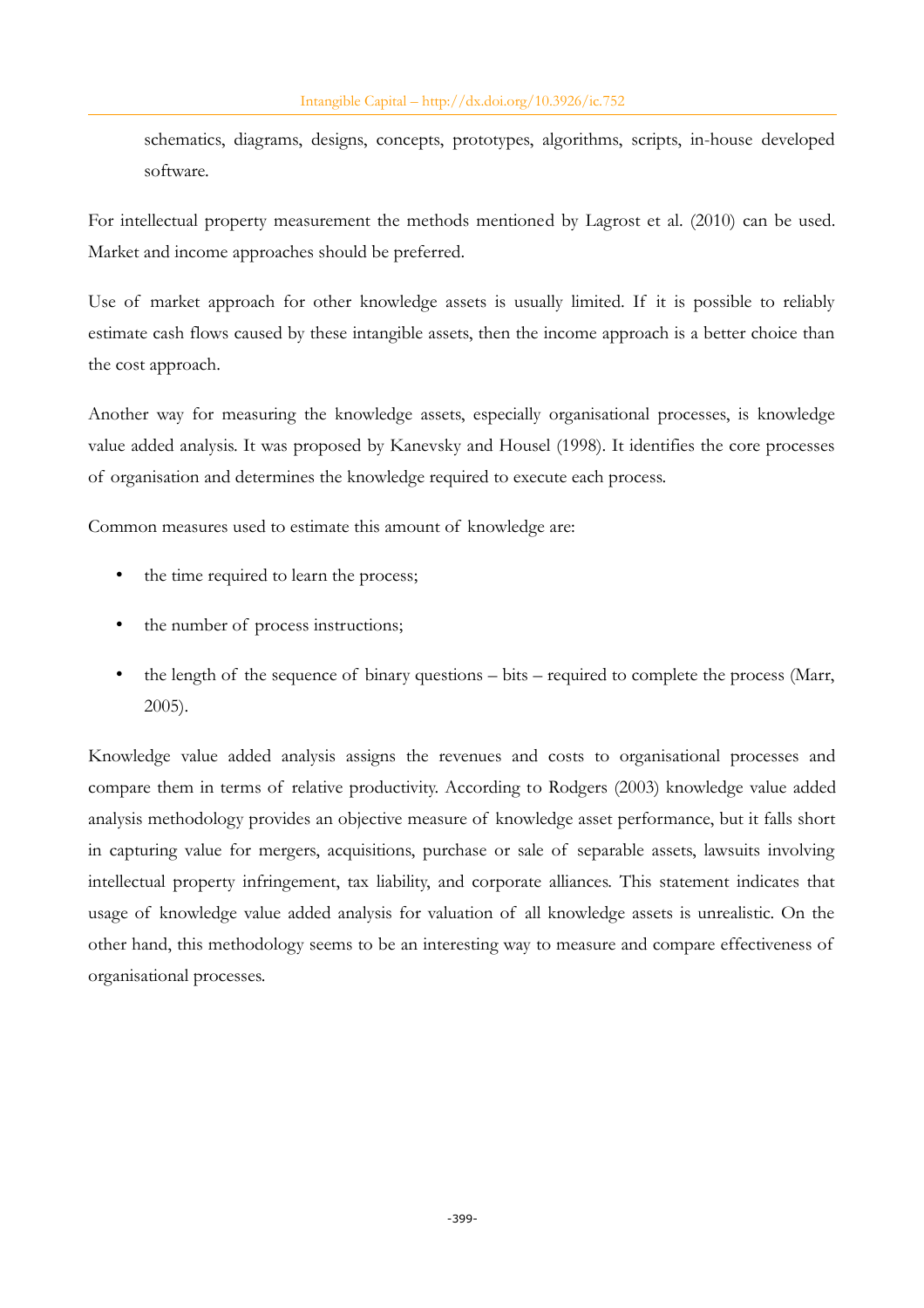#### **3.3. Valuation of intellectual capital**

As it was already mentioned, intellectual capital has three basic components:

- human capital;
- structural capital;
- relational capital.

#### **3.3.1. Human capital**

For a valuation of human capital there are a wide range of methods. These methods are related to quite popular concept of HRA (Human Resource Accounting) or HRCA (Human Resource Costing and Accounting). Rao (2014) divides approaches to HRA into two groups: cost based and value based approaches. When talking about the most famous models of the valuation of human resources we have to mention the models of Lev and Schwartz (1971), Flamholtz (1971, 1972), Morse (1973), Jaggi and Lau (1974), Ogan (1976), Cascio (1996), Boudreau (1998), and Dobija (1998).

Lev and Schwartz (1971) propose following formula for calculating the value of individual employee:

$$
E(V_{\tau^*}) = \sum_{t=\tau}^{T} P_{\tau}(t+1) \sum_{i=\tau}^{t} \frac{I_{i^*}}{(1+r)^{t-\tau}}
$$
(1)

where:

- $E(V_{\tau^*})$  the human capital value of a person tyears old;
- $P_{\tau}(t)$  probability of a person dying at age *t*;
- $I_{i^*}$  estimates of the person's future annual earnings up to retirement;
- $r$  discount rate specific to the person;
- *t* retirement age.

Lev and Schwartz (1971) assume that the employee will be working for the company until his death or until retirement. The possibilities of promotion, transfer to another position or leaving the organisation for other reasons than death or retirement were taken into account by Flamholtz (1971, 1972).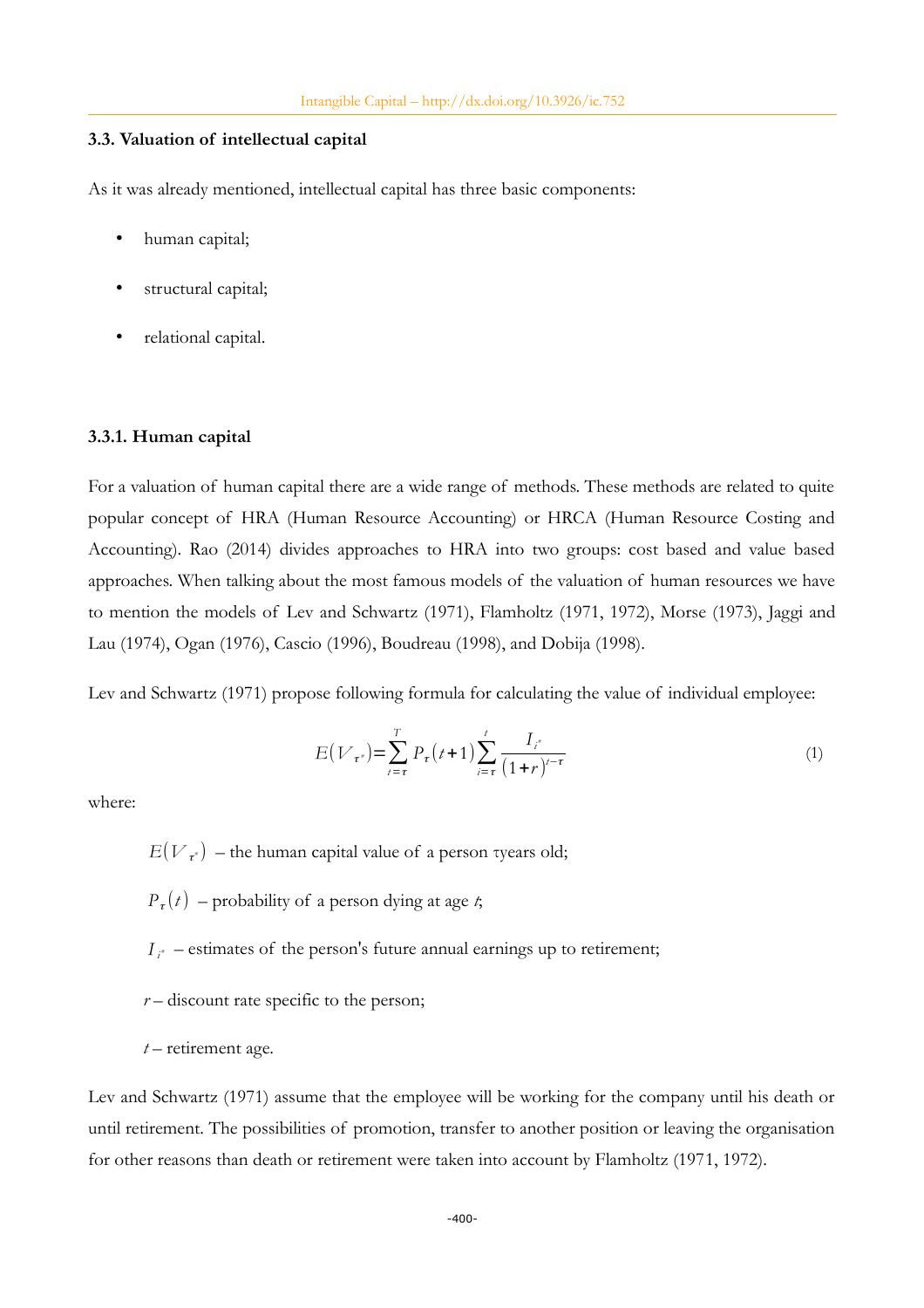Valuation of all employees on individual basis is very problematic for big organisations. Built on the models of Lev and Schwartz (1971) and Flamholtz (1971), Jaggi and Lau (1974) propose human resource valuation on a group basis. They claim that for the homogenous groups of employees it is easier to predict career movements and probability of leaving the company.

They calculate the expected economic value of employees as follows:

$$
[TV] = [N] \cdot \sum_{n=1}^{\infty} r^n [T]^n [V]
$$
\n<sup>(2)</sup>

where:

[*TV*] – total expected economic value of employees;

 $[T]$ <sup>*n*</sup> – matrix of transitional probabilities aftern time periods;

 $[N]$ – vector  $[N_1, N_2, \ldots N_k]$ ,  $N_i$  being the number of employees in rank *i* at time  $t_0$ ;

 $[V]$ – vector  $[V_1, V_2, \ldots V_k]$ ,  $V_i$  being the economic value of an employee of rank *i*;

*n* – number of periods;

*r* – discount rate;

*k* – number of different ranks in the firm.

Mentioned models may be applied to estimate the value of individual employee or group of employees. Evaluation of individual parts of human capital is more challenging. The cost approach seems to be the easiest way to do it.

#### **3.3.2. Structural capital**

Knowledge falling under this category was already mentioned. Furthermore it comprises intangible assets to the four basic groups.

Organisational structure, corporate culture, rules, norms, and routines perform as the first group. These assets usually cannot be sold separately, but they may be acquired by franchising. Therefore their valuation can be based on expected cash flows from potential franchising. Of course, the value of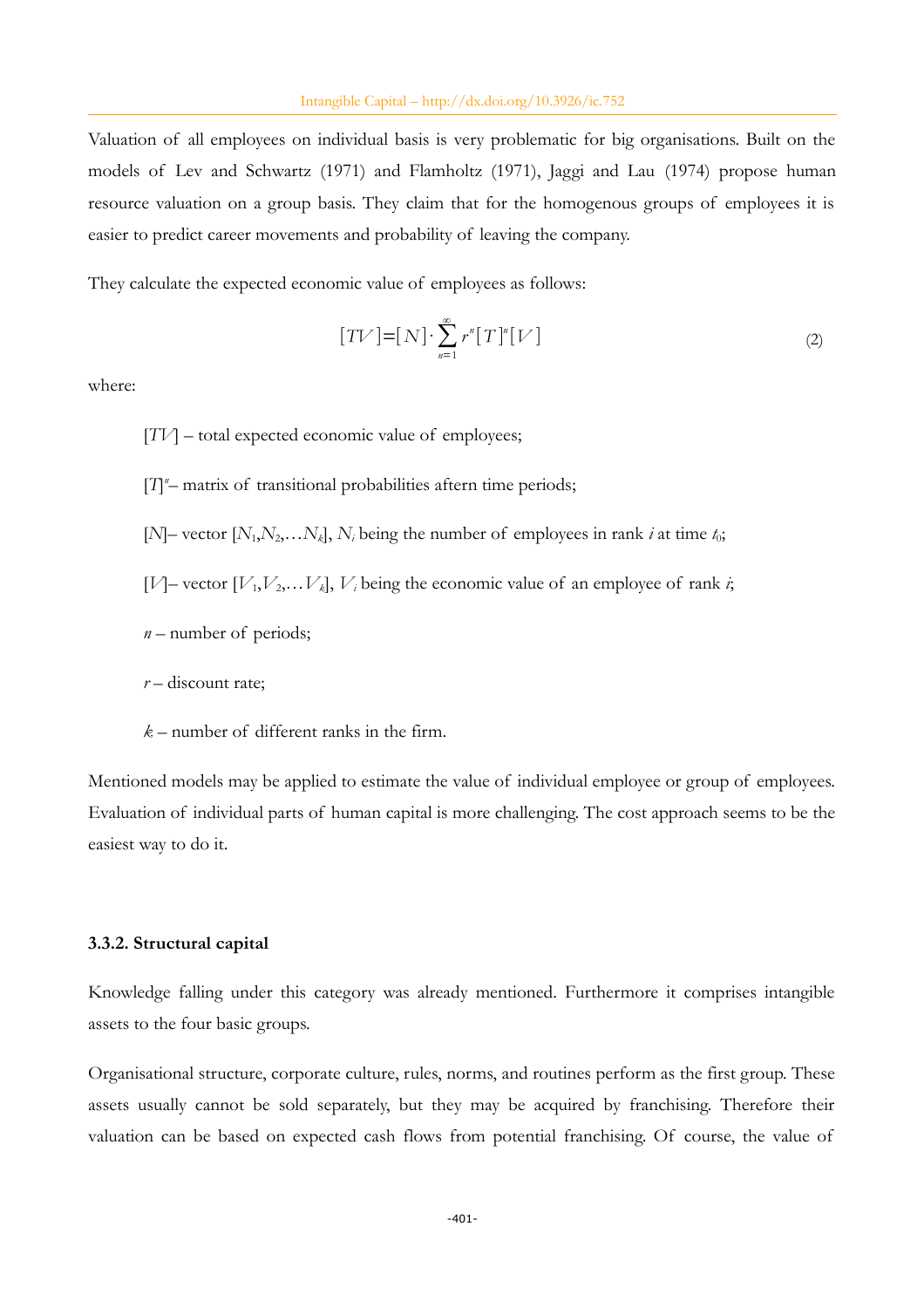some other intangible assets should be deducted from the value of franchising. To solve this problem the MEEM may be used. In many cases these intangibles have very low value for other organisations.

The second group is created by customer list, databases, and relevant information. If a duplicate is easily obtainable the fair value of customer list and similar databases is often estimated by cost approach. If these databases or information are not easily reproduced, or they represent a key advantage of the business, the income approach may be more appropriate (Thornton, 2013).

Website and domain name are involved in the third group. Value depends on usage. Thornton (2013) recommends income approach such as the relief-from-loyalty method if the domain names are frequently the subject of licensing arrangements and CIDM or MEEM if the business relies heavily on internet revenues. In other cases, especially when financial flows do not exist or their estimation is impossible, the value can be determined by cost approach.

Commercial software and information systems are the substance of the fourth group. Their valuation is usually based on market prices.

## **3.3.3. Relational capital**

Relational capital consists of relations with customers, suppliers and partners, image, brand, reputation, customer loyalty and satisfaction, connections with suppliers, distribution channels, franchising and licensing agreements, etc.

Many of these intangible assets cannot be easily transferred from one entity to another, especially organisation relations with other parties. It is practically impossible to buy them. We can try to estimate their fair value through incremental financial flows or other income methods, but this task is very challenging. Therefore relational capital is usually measured by non-financial indicators. However, some methods used for valuation in financial terms exist.

Franchising and licensing agreements can be valued through discounting expected cash flows or relative valuation models (Damodaran, 2008).

For brand equity valuation, Salinas and Ambler (2009) present several models divided into three traditional groups on the cost, market and income methods. Salinas and Ambler (2009) cannot find current providers of cost methods and market methods have only limited use according to them. They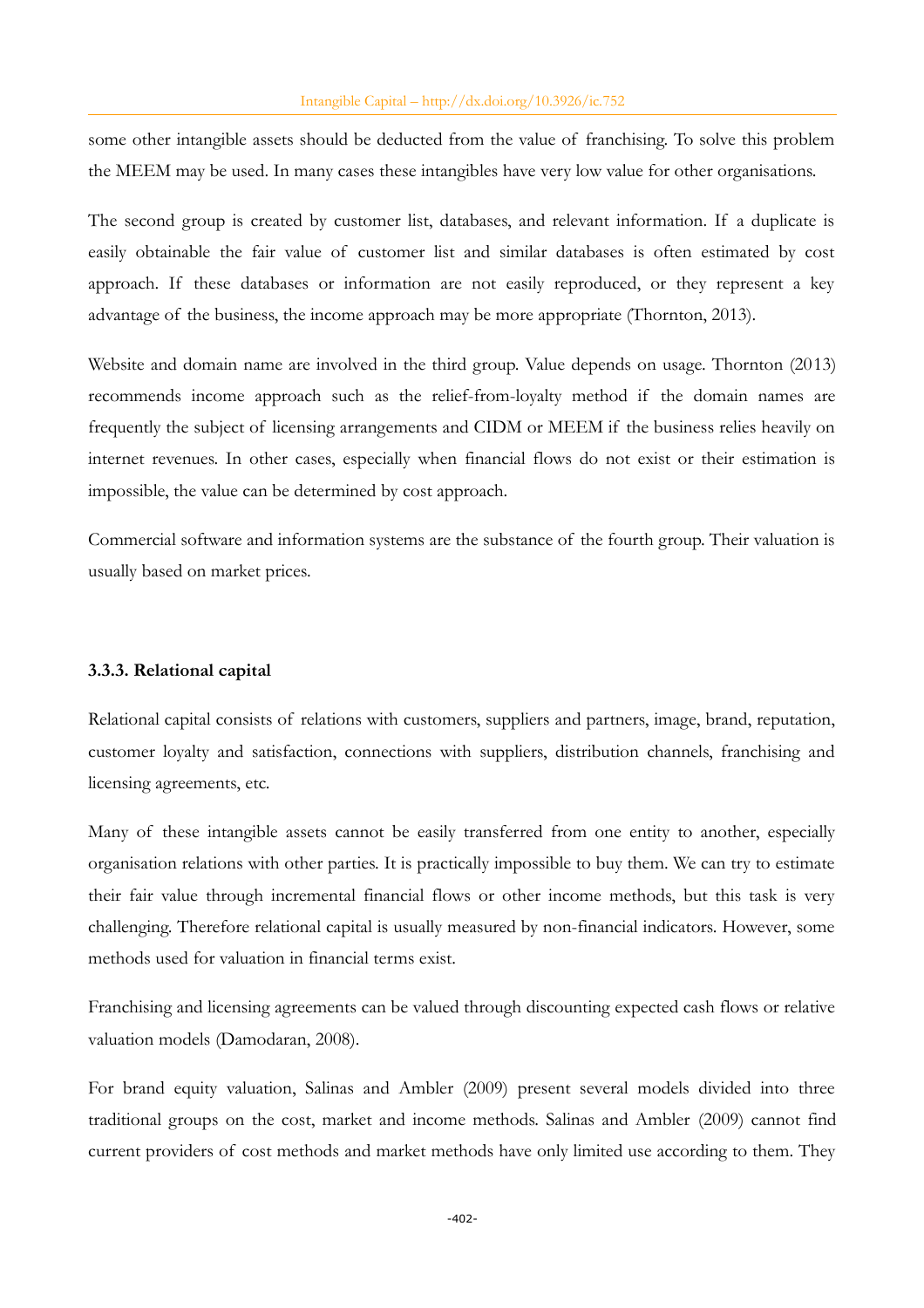compare income methods based on several criteria and list their advantages and disadvantages. Final choice of the method depends on the aim of valuation.

Valuation of reputation is easiest in its loss. After the scandal such as the Deepwater Horizon oil spill, the decline in the BP company's value largely corresponds to the loss of the reputation. Otherwise, it can be estimated from customer or market surveys. Customer surveys, market surveys, competitive analysis, and evaluation of ROI are methods suggested for measurement of some parts of relational capital by Brooking (1996).

Léger (2010) proposes the valuation of relational capital based on relational investments. Relational investments are investments to build and sustain network of suppliers and they include investments to finding competitive and innovative suppliers, establishing relationships, aligning business processes, training partners and, when necessary, managing conflicts and renewing agreements.

He calculates the value of relational capital as follows:

$$
URC_{MV} = a + \theta(URI_i)
$$
\n(3)

where:

 $URC_{MV}$  – market value of the upstream relationship capital;

*θ* – industry's average expected return on relational investments;

 $URL<sub>t</sub>$  – total relational investments.

Abnormal return on relational investments can be achieved by the company. It is the difference between an individual performance and the average market performance (Léger, 2010).

#### **4. Conclusion**

A lot of papers were published about intangibles and their valuation. Nowadays it is needed to find the consensus between them. In this paper our view on intangibles and related terms is presented. Intangibles comprise intangible assets and intangible liabilities. International Accounting Standards are interested only in identifiable intangible assets which have to fulfil the requirements of identifiability, control, and existence of expected future economic benefits. Other intangible resources are part of goodwill. Knowledge assets are stock of knowledge, so they are a subset of intangible assets in the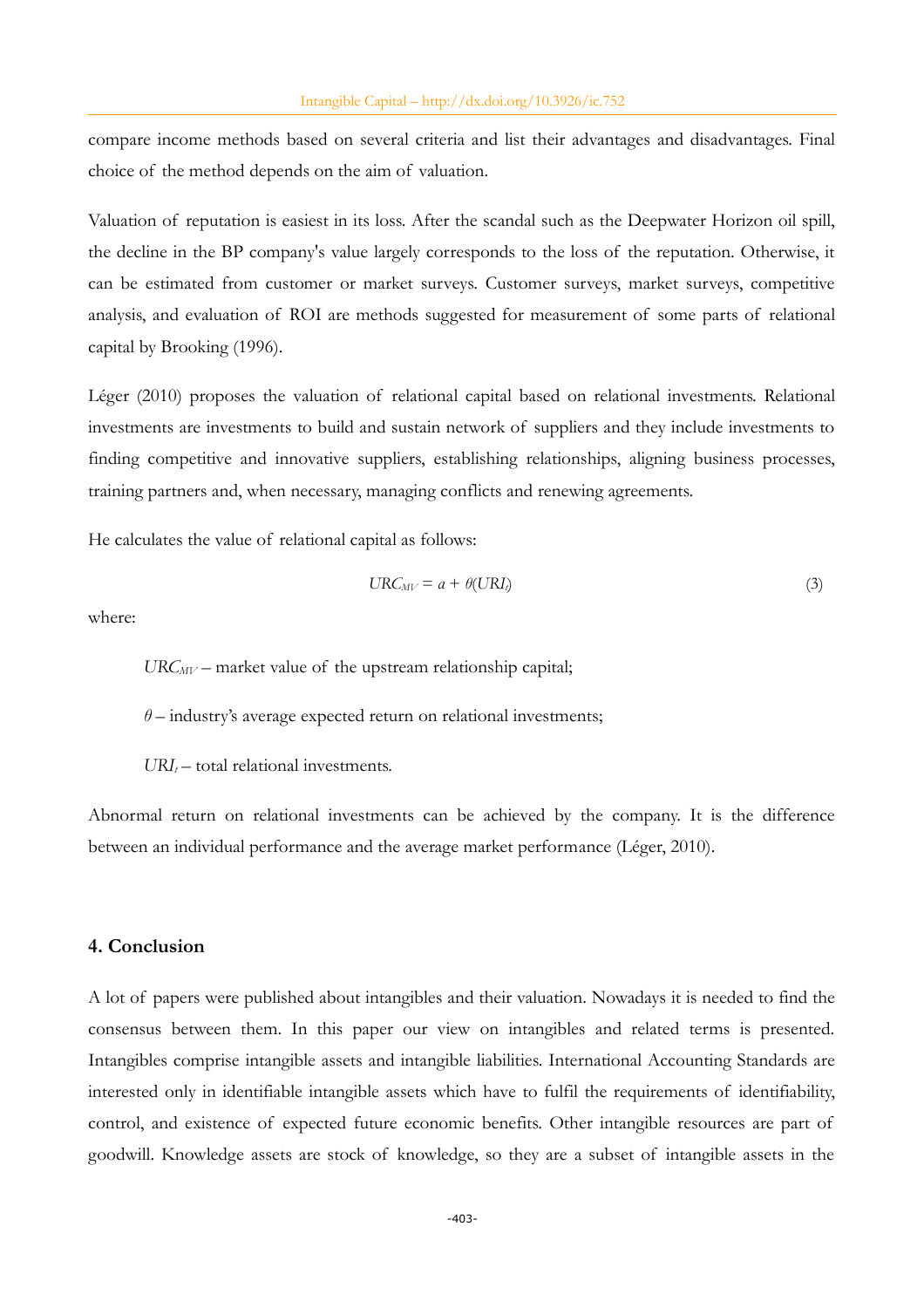broad sense. More popular is concept of intellectual capital. It is composed of three parts: human, structural, and relational capital.

Valuation of intangibles is still a very complicated task, although many different methods have been already proposed. Basic methods for valuation of individual components of intangibles and intellectual capital in monetary units were mentioned in this paper. For valuation of identifiable intangible assets the market, income, cost, and option approaches are used. In the chapters dedicated to knowledge assets and intellectual capital, their basic components are listed with some methods suggested as applicable and appropriate for their valuation.

The interest of academics and practitioners should be given to valuation of intangibles liabilities, which are usually overlooked. However, they are important part of intangible statement in many cases. Volkswagen is a good current example of company with a bad reputation missing on the right side of its statement.

Widely accepted list of components of intangibles or intellectual capital with possible valuation methods and examples of their use would be very useful for organisations. The work presented by Thornton (2013) is a good illustration of this approach that should be followed and extended to whole intangibles.

# **Acknowledgements**

This paper was created within the project supported by the Scientific Grant Agency of the Ministry of Education, Science, Research and Sport of the Slovak Republic 1/0922/15 Barriers and utilization possibilities of Pre-Commercial Procurement (PCP) approach in innovation public procurement in Slovak Republic.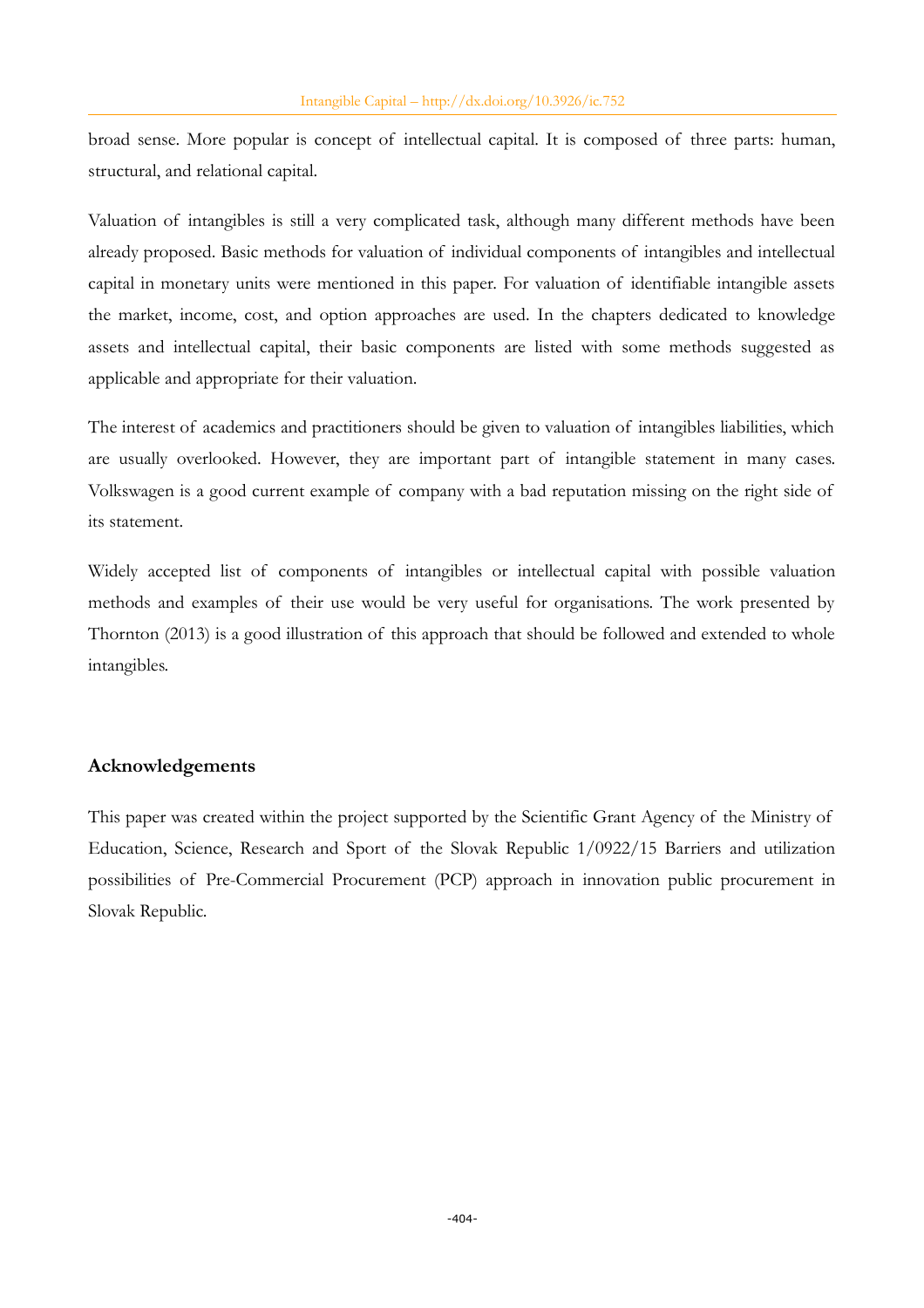#### **References**

- Ahonen, G. (1998). *Henkilöstötilinpäätös: Yrityksen ikkuna menestykselliseen tulevaisuuteen*. Yrityksen Tietokirjat.
- Al-Musali, M.A.K., & Ismail, K.N.I.K. (2014). Intellectual capital and its effect on financial performance of banks: Evidence from Saudi Arabia. *Procedia – Social and Behavioral Sciences*, 164, 201-207. <https://doi.org/10.1016/j.sbspro.2014.11.068>
- Andriessen, D. (2004). IC valuation and measurement: classifying the state of the art. *Journal of intellectual capital*, 5(2), 230-242. <https://doi.org/10.1108/14691930410533669>
- Andriessen, D., & Tissen, R. (2000). *Weightless Wealth: Finding your real value in a future of intangible assets*. New York: Pearson Education.
- Becker, G.S. (2011). *The Oxford handbook of human capital*. Oxford: Oxford University Press.
- Boisot, M. (1998). *Knowledge assets. Securing Competitive Advantage in the Information Economy*. Oxford: Oxford University Press.
- Bontis, N. (1999). Managing organisational knowledge by diagnosing intellectual capital: Framing and advancing the state of the field. *International Journal of Technology Management*, 18(5-8), 433-462. <https://doi.org/10.1504/IJTM.1999.002780>
- Bontis, N. (2001). Assessing knowledge assets: A review of the models used to measure intellectual capital. *International journal of management reviews*, 3(1), 41-60. <https://doi.org/10.1111/1468-2370.00053>
- Boudreau, J.W. (1998). Strategic human resource management measures: Key linkages and the peoplevantage model. *Journal of Human Resource Costing & Accounting*, 3(2), 21-40. <https://doi.org/10.1108/eb029046>
- Brooking, A. (1996). *Intellectual Capital: Core Asset for the New Millenium Enterprise*. London: International Thomson Business Press.
- Caddy, I. (2000). Intellectual capital: Recognizing both assets and liabilities. *Journal of Intellectual Capital*, 1(2), 129-146. <https://doi.org/10.1108/14691930010377469>
- Cañibano, L., Covarsí, M.G.A., & Sánchez, M.P. (1999). The value relevance and managerial implications of intangibles: A literature review. In *Measuring and reporting intellectual capital: Experiences, issues and prospects*. Amsterdam: Organisation for Economic Co-operation and Development.
- Cascio, W.F. (1996). The role of utility analysis in the strategic management of organizations. *Journal of Human Resource Costing & Accounting*, 1(2), 85-95. <https://doi.org/10.1108/eb029032>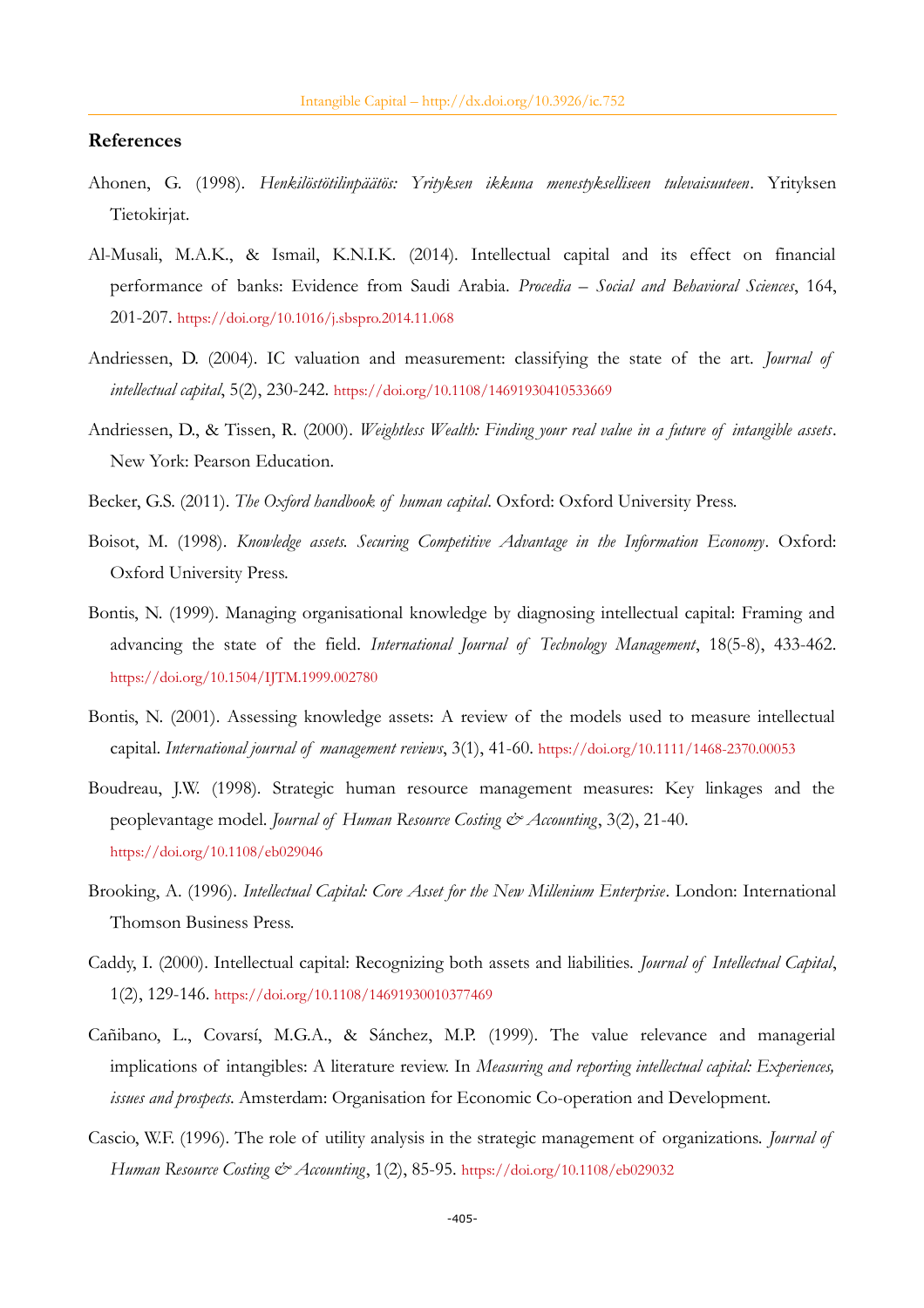- Choong, K.K. (2008). Intellectual capital: definitions, categorization and reporting models. *Journal of Intellectual Capital*, 9(4), 609-638. <https://doi.org/10.1108/14691930810913186>
- Córcoles, Y.R. (2010). Towards the convergence of accounting treatment for intangible assets. *Intangible Capital*, 6(2), 185-201.
- Damodaran, A. (2008). *Damodaran on valuation*. Hoboken: John Wiley & Sons.
- Davenport, T.H., & Prusak, L. (1998). *Working knowledge: How organizations manage what they know*. Boston: Harvard Business Press.
- Dobija, M. (1998). How to place human resources into the balance sheet?. *Journal of Human Resource Costing & Accounting*, 3(1), 83-92. <https://doi.org/10.1108/eb029044>
- Edvinsson, L., & Malone, M.S. (1997). *Intellectual Capital: Realizing Your Company's True Value by Finding Its Hidden Brainpower*. New York: Harper Business.
- Flamholtz, E. (1971). A model for human resource valuation: A stochastic process with service rewards. *Accounting Review*, 46(2), 253-267.
- Flamholtz, E. (1972). Toward a theory of human resource value in formal organizations. *Accounting Review*, 47(4), 666-678.
- Flamholtz, E.G. (1985). *Human Resource Accounting*. San Francisco: Jossey-Bass.
- Guilding, C., & Pike, R. (1990). Intangible marketing assets: A managerial accounting perspective. *Accounting and Business Research*, 21(81), 41-49. <https://doi.org/10.1080/00014788.1990.9729402>
- Hammerer, G. (1996). Intangible investments in Austria. In *Workshop on New Indicators for the knowledge based economy*. Paris: Organisation for Economic Co-operation and Development.
- Harvey, M.G., & Lusch, R.F. (1999). Balancing the intellectual capital books: Intangible liabilities. *European Management Journal*, 17(1), 85-92. [https://doi.org/10.1016/S0263-2373\(98\)00065-6](https://doi.org/10.1016/S0263-2373(98)00065-6)
- Hendriksen, E.S., & Van Breda, M.F. (1992). *Accounting Theory* (5th edition). Homewood: Irwin.
- International Accounting Standards Board. (1998). International Accounting Standard 38: Intangible Assets. *International Financial Reporting Standards*. EC staff consolidated version as of 24 March 2010, International Accounting Standards Board, London.
- Jaggi, B., & Lau, H.S. (1974). Toward a model for human resource valuation. *Accounting Review*, 49(2), 321-329.
- Johanson, U. (1996). *Increasing the Transparency of Investments in Intangibles*. Available online at: <http://www.sveiby.com/articles/OECDartUlfjoh.htm>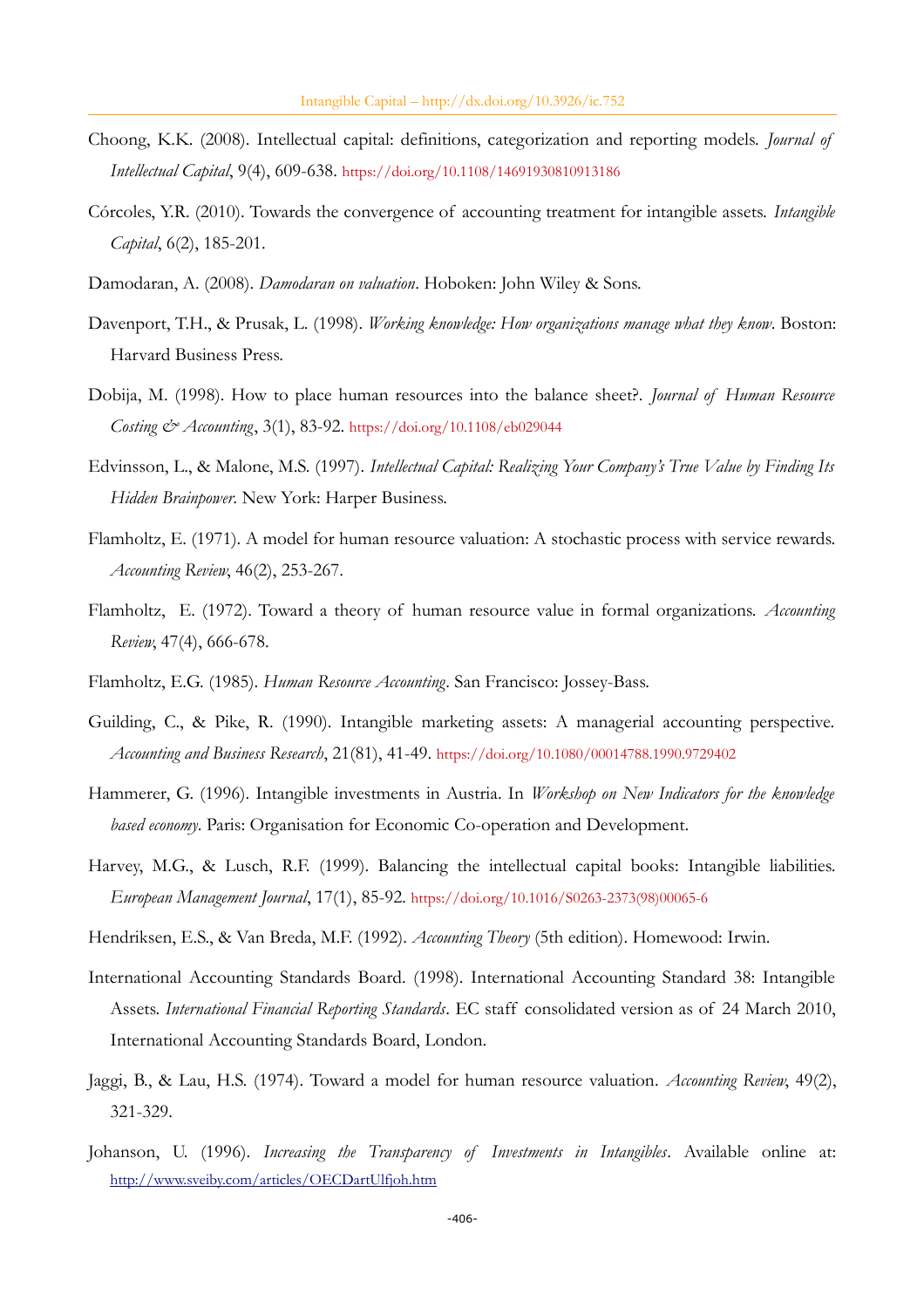- Joia, L.A. (2000). Measuring intangible corporate assets: Linking business strategy with intellectual capital. *Journal of Intellectual capital*, 1(1), 68-84. <https://doi.org/10.1108/14691930010371636>
- Kanevsky, V., & Housel, T. (1998). The learning-knowledge-value cycle. In G. von Krogh, J. Roos & D. Kleine, *Knowing in firms: Understanding, managing and measuring knowledge* (pp. 269-284). London: Sage Publications. <https://doi.org/10.4135/9781446280256.n13>
- Kaufmann, L., & Schneider, Y. (2004). Intangibles: A synthesis of current research. *Journal of Intellectual Capital*, 5(3), 366-388. <https://doi.org/10.1108/14691930410550354>
- Lagrost, C., Martin, D., Dubois, C., & Quazzotti, S. (2010). Intellectual property valuation: How to approach the selection of an appropriate valuation method. *Journal of Intellectual Capital*, 11(4), 481-503. <https://doi.org/10.1108/14691931011085641>
- Léger, P.M. (2010). Interorganizational IT investments and the value upstream relational capital. *Journal of Intellectual Capital*, 11(3), 406-428. <https://doi.org/10.1108/14691931011064617>
- Lev, B. (2000). *Intangibles: Management, measurement, and reporting*. Washington: Brookings Institution Press.
- Lev, B., & Schwartz, A. (1971). On the use of the economic concept of human capital in financial statements. *Accounting Review*, 46(1), 103-112.
- Lim, L.L., & Dallimore, P. (2004). Intellectual capital: management attitudes in service industries. *Journal of Intellectual Capital*, 5(1), 181-194. <https://doi.org/10.1108/14691930410512996>
- M'Pherson, P.K. & Pike, S. (2001). Accounting, empirical measurement and intellectual capital. *Journal of Intellectual Capital*, 2(3), 246-260. <https://doi.org/10.1108/EUM0000000005659>
- Malhotra, Y. (2000). Knowledge assets in the global economy: Assessment of national intellectual capital. *Journal of Global Information Management*, 8(3), 5-15. <https://doi.org/10.4018/jgim.2000070101>
- Marr, B. (2005). Management consulting practice on intellectual capital: Editorial and introduction to special issue. *Journal of Intellectual Capital*, 6(4), 469-473. <https://doi.org/10.1108/14691930510630895>
- Marr, B., Schiuma, G., & Neely, A. (2002). Assessing strategic knowledge assets in e-business. *International Journal of Business Performance Management*, 4(2-4), 279-295. <https://doi.org/10.1504/IJBPM.2002.000119>
- Mayo, A. (2000). The role of employee development in the growth of intellectual capital. *Personnel Review*, 29(4), 521-533. <https://doi.org/10.1108/00483480010296311>
- McCutcheon, G.A. (2008). EVVICA™, a valuation model for intellectual asset-rich businesses. *Measuring business excellence*, 12(2), 79-96. <https://doi.org/10.1108/13683040810881216>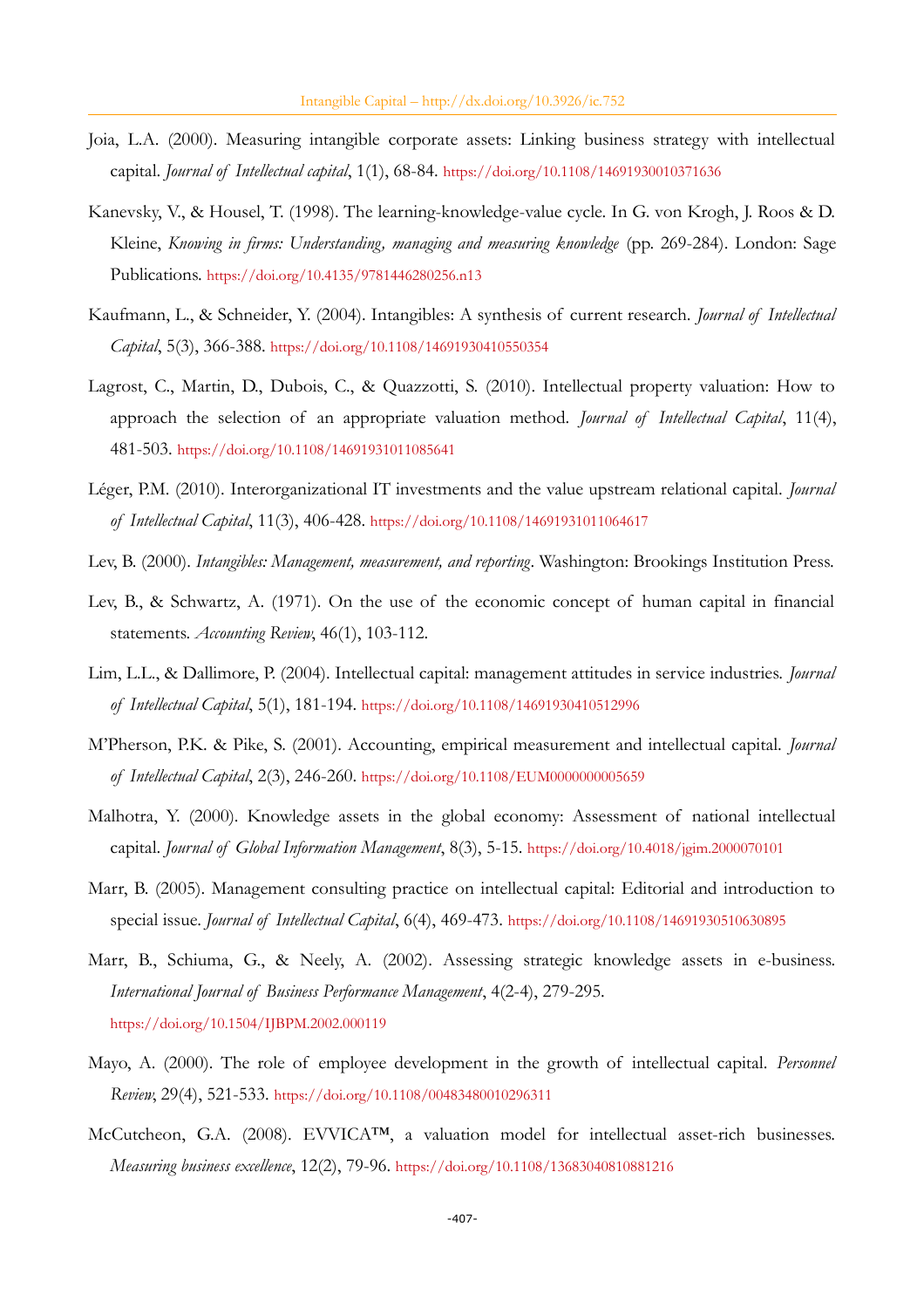- McInerney, C.R., & Koenig, M.E. (2011). Knowledge management (KM) processes in organizations: Theoretical foundations and practice. *Synthesis Lectures on Information Concepts, Retrieval, and Services*, 3(1), 1-96. <https://doi.org/10.2200/S00323ED1V01Y201012ICR018>
- Milost, F. (2007). A dynamic monetary model for evaluating employees. *Journal of intellectual capital*, 8(1), 124-138. <https://doi.org/10.1108/14691930710715097>
- Morse, W.J. (1973). A note on the relationship between human assets and human capital. *Accounting Review*, 48(3), 589-593.
- Mortensen, J., Eustace, C., & Lannoo, K. (1997). Intangibles in the European economy. In *Centre for European Policy Studies workshop on intangibles in the European economy*. Brussels: Centre for European Policy Studies.
- Nash, H. (1998). Accounting for the future, a disciplined approach to value-added accounting. Available online at: <http://home.sprintmail.com/~humphreynash/overview.htm>
- Organisation for Economic Co-operation and Development (1999). *Measuring and reporting intellectual capital: Experience, issues and prospects*. Amsterdam: Organisation for Economic Co-operation and Development. Available online: <http://www.oecd.org/sti/ind/2750309.pdf>
- Ogan, P. (1976). A human resource value model for professional service organizations. *Accounting Review*, 51(2), 306-320.
- O'Sullivan, K. (2009). *Strategic Intellectual Capital Management in Multinational Organizations: Sustainability and Successful Implications*. Hershey: IGI Global.
- Parra, M.G., Simo, P., & Sallan, J.M. (2006). La evolución del capital intelectual y las nuevas corrientes. *Intangible Capital*, 2(13), 277-307.
- Petrash, G. (1996). Dow's journey to a knowledge value management culture. *European Management Journal*, 14(4), 365-373. [https://doi.org/10.1016/0263-2373\(96\)00023-0](https://doi.org/10.1016/0263-2373(96)00023-0)
- Petty, R., & Guthrie, J. (2000). Intellectual capital literature review: Measurement, reporting and management. *Journal of Intellectual Capital*, 1(2), 155-176. <https://doi.org/10.1108/14691930010348731>
- Rao, A.L. (2014). Human Resource Accounting: A frame work for better Financial Accounting and Reporting. *IOSR Journal of Business and Management*, 16(4), 86-90. <https://doi.org/10.9790/487X-16428690>
- Rodgers, W. (2003). Measurement and reporting of knowledge-based assets. *Journal of Intellectual Capital*, 4(2), 181-190. <https://doi.org/10.1108/14691930310472802>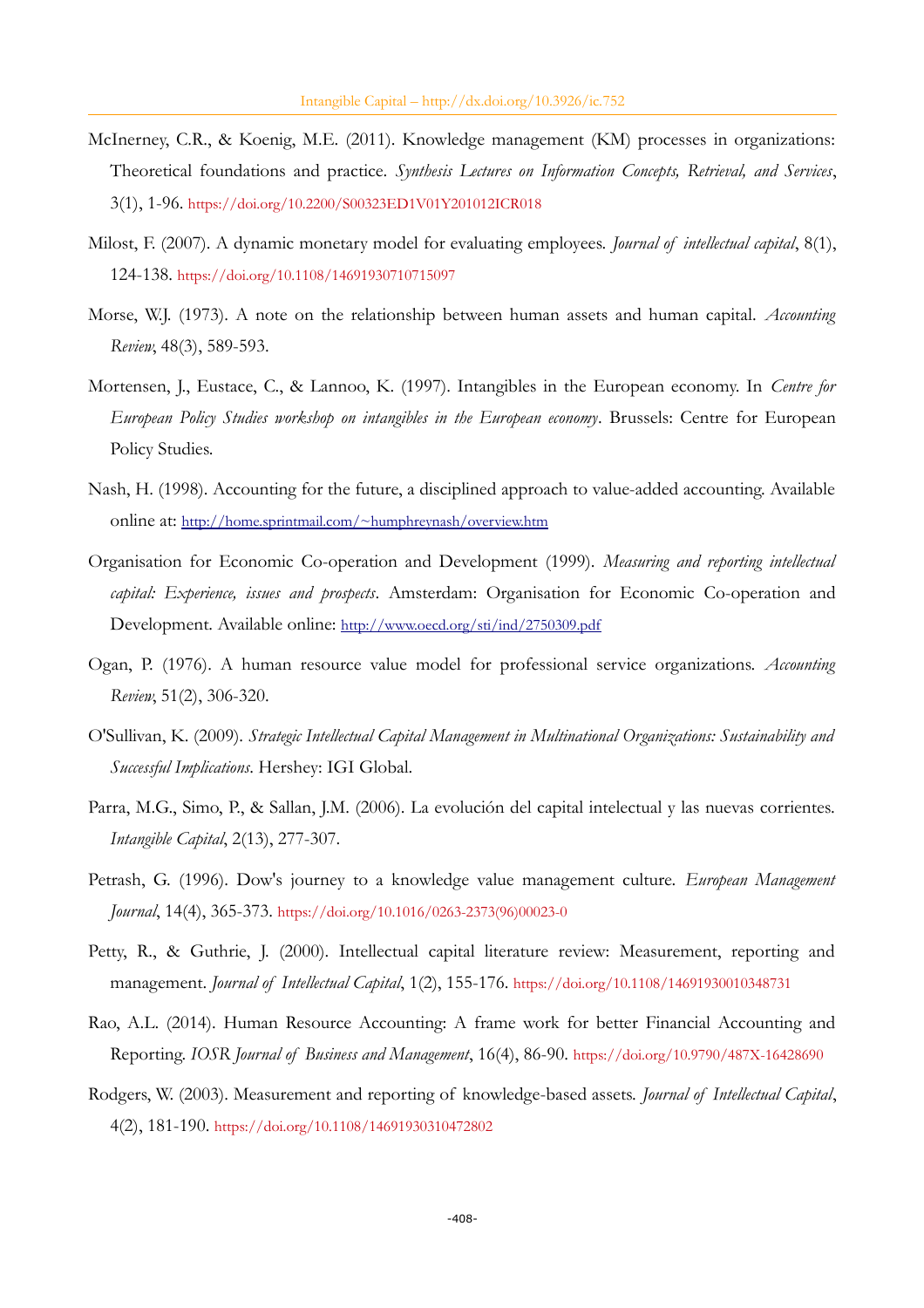- Rodov, I., & Leliaert, P. (2002). FiMIAM: Financial method of intangible assets measurement. *Journal of Intellectual Capital*, 3(3), 323-336. <https://doi.org/10.1108/14691930210435642>
- Saiz, A., & Zoido, E. (2005). Listening to what the world says: Bilingualism and earnings in the United States. *Review of Economics and Statistics*, 87(3), 523-538. <https://doi.org/10.1162/0034653054638256>
- Salinas, G., & Ambler, T. (2009). A taxonomy of brand valuation practice: Methodologies and purposes. *Journal of Brand Management*, 17(1), 39-61. <https://doi.org/10.1057/bm.2009.14>
- Sánchez, P. et al. (2001). *Measuring Intangibles to Understand and Improve Innovation Management* (MERITUM Final Report). European Commission, Brussels.
- Serenko, A., & Bontis, N. (2013). Investigating the current state and impact of the intellectual capital academic discipline. *Journal of Intellectual Capital*, 14(4), 476-500. <https://doi.org/10.1108/JIC-11-2012-0099>
- Stone, D.N., & Warsono, S. (2004). Does Accounting Account for Knowledge?. In *Handbook on Knowledge Management 1* (pp. 253-269). Berlin: Springer Science+Business Media.
- Sullivan, P. (2000). *Value-Driven Intellectual Capital: How to Convert Intangible Corporate Assets into Market Value*. Hoboken: John Wiley & Sons.
- Sveiby, K.E. (1998). *Measuring Intangibles and Intellectual Capital An Emerging First Standard*. Available online at: <http://www.sveiby.com/articles/EmergingStandard.html>
- Sveiby, K.E. (2010). *Methods for Measuring Intangible Assets*. Available online at: <http://www.sveiby.com/articles/IntangibleMethods.htm>
- The Economist (2014). Johnson: What is a foreign language worth?. *The Economist*, 11th March 2014. Available online at: <http://www.economist.com/blogs/prospero/2014/03/language-study>
- Thornton, G. (2013). *Intangible Assets in a Business Combination: Identifying and valuing intangibles under IFRS 3*. Available online at: http://www.grantthornton.be/Resources/Intangible assets in a business combination Nov 2013.pdf
- Turban, E., & Frenzel, L.E. (1992). *Expert systems and applied artificial intelligence*. Upper Saddle River: Prentice Hall.
- Verbano, C., & Crema, M. (2013). Measuring IC following a semi-qualitative approach: An integrated framework. *Intangible Capital*, 9(3). 539-558. <https://doi.org/10.3926/ic.427>
- Werner, C., Hammerer, G., & Schwarz, K. (1998). Measuring intangible investment, intangible investment from an evolutionary perspective. In *Measuring and reporting intellectual capital: Experiences, issues and prospects*. Amsterdam: Organisation for Economic Co-operation and Development.